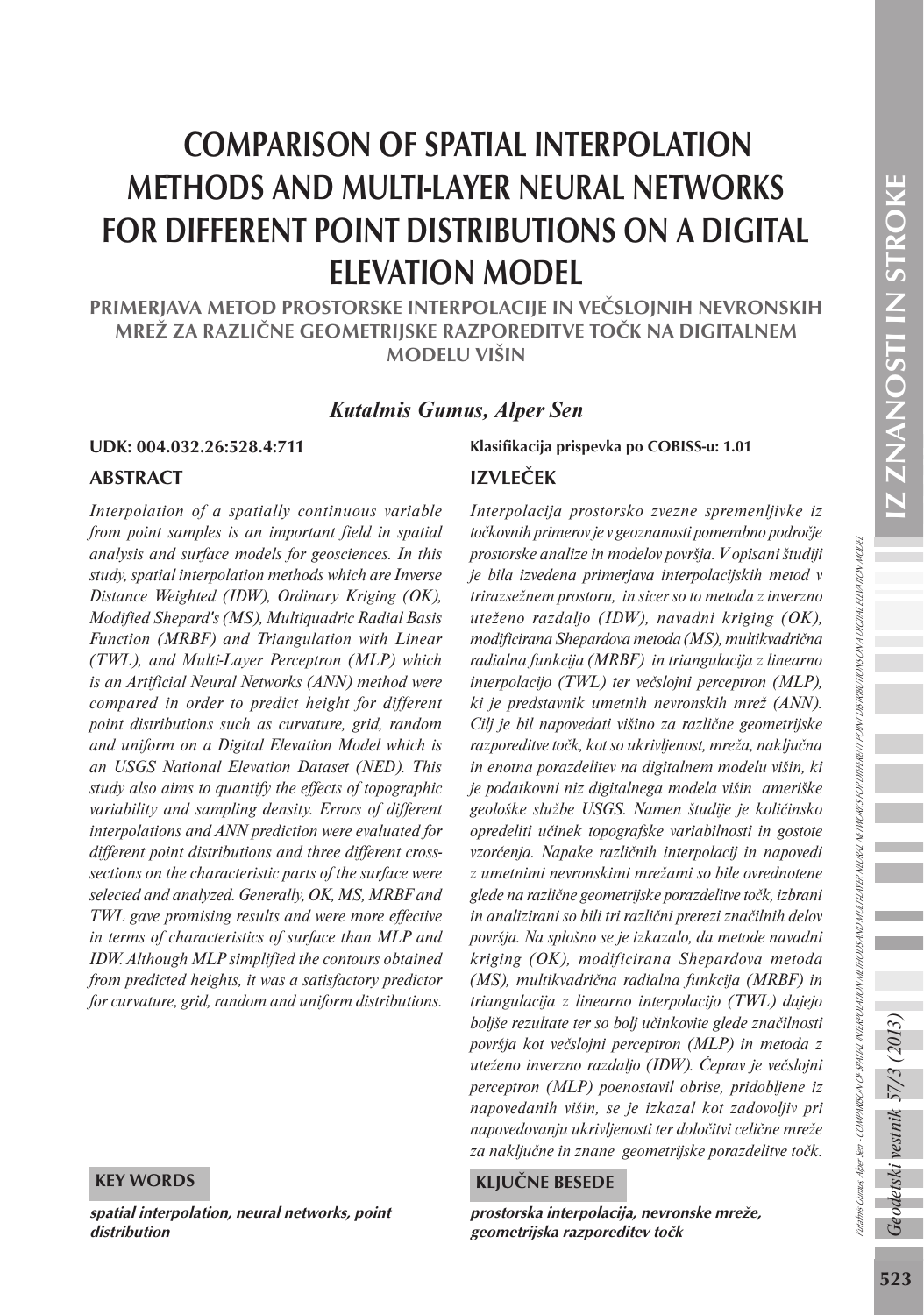# 1 INTRODUCTION

Spatial interpolation enables the representation of a surface and predicts values of other unknown areas in an attempt to create a continuous surface (Lam, 1983). Determination of the accuracy of interpolation methods is necessary in geosciences. With developments in computer science and technology, many different spatial interpolation algorithms have been adopted in the software of surface modeling and GIS.

The accuracy of interpolation methods has been discussed in several studies. There have been several comparisons of different spatial interpolators and Artificial Neural Networks (ANN) estimation performed for different fields such as rainfall, air temperature, air pollution, electromagnetic power and so on. Myers (1994) reviewed a variety of methods for spatial interpolation. These techniques range from inverse distance weighted to spline, kriging and radial basis functions. In the study by Snell et. al (2000), the ANN method for the spatial interpolation of daily maximum surface air temperature was presented to generate temperature estimations at different locations. Erxleben et al. (2002) used different interpolation methods to estimate snow depth in datasets with different physiographic and vegetative characteristics. Chaplot et al. (2006) evaluated the effects of landform types, the density of original data and interpolation techniques for the accuracy of Digital Elevation Model (DEM) generation. Attorre et al. (2007) analyzed climatic variables and bioclimatic indexes by interpolation methods. Sen et al. (2008) performed interpolation of indoor electromagnetic field measurements and proposed three dimensional prediction by multi-layer perceptron compared with ordinary kriging which yielded more accurate results. De et. al. (2009) and Shrivastava (2012) studied the possibility of predicting rainfall through ANN models. Azpurua and Ramos (2010) reviewed the methods of interpolation with the objective of average electromagnetic field magnitude prediction. Guo et al. (2010) quantified the effects of topographic variability and density on DEM accuracy derived from several interpolation methods at different spatial resolutions. Zhang (2010) described the spatial interpolation of meteorological observations using a feed-forward back-propagation neural network based on factors affecting the environment, and the goodness of the model was very high and efficient. Deligiorgi and Philippopoulos (2011) presented the statistical spatial interpolation methods which were commonly employed in the field of air pollution modeling. The comparison of methods for interpolation in these papers is given in Table 1. The stars indicate which method is superior, if the prediction error (i.e. Mean Error, Root Mean Square Error (RMSE) and Mean Absolute Error) is the consideration.

DEM is a numerical representation of topography, usually made up of equal-sized grid cells, each with a value of elevation (Chaplot et al., 2006). DEM can be produced by using photogrammetry (aerial and satellite images), SAR interferometry, radargrammetry, airborne laser scanning (LIDAR), cartographic digitization and surveying techniques. LIDAR represents a very accurate (e.g. The RMSE of 14 cm for USGS lidar elevation data) and rapid technique for data acquisition, but it is very expensive. Therefore, it is necessary to improve the data quality of DEMs derived by means of cheaper methods. There are several methods for the assessment of the quality of DEMs in terms of Digital Terrain Models and GIS applications. The accuracy of derived

Kutalmis Gumus, Alper Sen - COMPARISON OF SPATIAL INTERPOLATION METHODS AND MULTI-LAYER NETWORKS FOR DIFFERENT PONT DISTRIBUTIONS ON A DIGITAL ELEVATION NODEL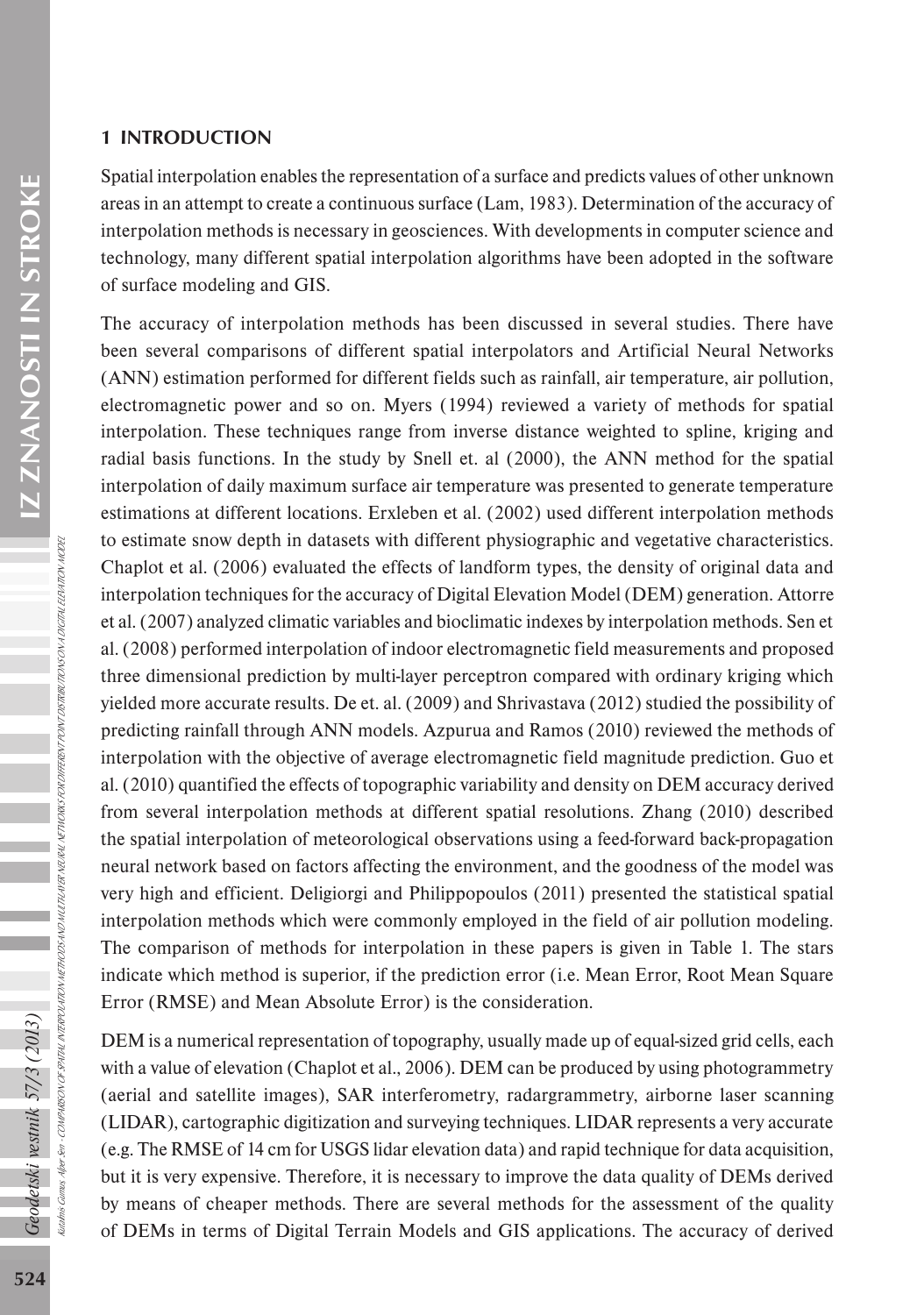DEMs depends on various factors such as topographic variability (i.e. slope, curvature, aspect, gradient, skeleton, drainage network, catchment boundaries, etc.), sampling density, interpolation methods and spatial resolution (Hu et al., 2009; Guo et al., 2010). Besides, an initial source of errors can be attributed to the data collection. The quality of the estimation of height for each data point depends on the technology applied. Although there have been many studies on the accuracy of interpolation techniques for the generation of DEMs in relation to landform types and data quantity or density, there is still a need to evaluate the performance of these techniques on natural landscapes (Chaplot et al., 2006). What is the accuracy of interpolation methods and ANN in predicting the height of different point distributions on a DEM? It is an important question in the field of modeling surface.

| <b>Papers</b>                        | <b>IDW</b> | NN                       | S    | <b>RBF</b> | K     | TIN  | C     | <b>ANN</b>               |
|--------------------------------------|------------|--------------------------|------|------------|-------|------|-------|--------------------------|
| Zimmerman et al. (1999)<br>used      |            | ٠                        | ٠    | ٠          | used* | ٠    | ٠     | ٠                        |
| Snell et. al (2000)                  | used       | used                     | ٠    | ٠          | ٠     | ٠    | ٠     | used*                    |
| Erxleben et. al (2002)               | used       | $\overline{\phantom{a}}$ | ٠    | ٠          | used  | ۰    | used* | ۰                        |
| Chaplot et al. $(2006)$              | used       | $\overline{\phantom{a}}$ | used | used       | used  | ٠    | ٠     | ۰                        |
| Attore et al. (2007)                 | used       | ۰                        | ٠    | ٠          | used* | ٠    | ٠     | used                     |
| Sen et al. (2008)                    | ٠          |                          | ۰    | ٠          | used* | ٠    | ٠     | used                     |
| Azpurua and Ramos (2010)             | used*      | $\blacksquare$           | used | ٠          | used  | ۰    | ۰     | ٠                        |
| Guo et. al (2010)                    | used       | used                     | used | ٠          | used* | used | ٠     | $\overline{\phantom{a}}$ |
| Deligiorgi and Philippopoulos (2011) | used       | used                     | used | used       | used  | used | ٠     | used*                    |

*(IDW: Inverse Distance Weighted; NN: Nearest Neighbor; S: Spline; RBF: Radial Basis Function; K:Kriging; TIN: Triangulated Irregular Network; C: Combined method using binary regression trees)*

*Table 1. Superiority of methods in the papers is shown by stars.*

The purpose of this study is evaluating the performance of spatial interpolation methods which are Inverse Distance Weighted (IDW), Ordinary Kriging (OK), Modified Shepard's (MS), Multiquadric Radial Basis Function (MRBF) and Triangulation with Linear (TWL), and prediction of the Multi-Layer Perceptron (MLP) which is an ANN method consisting of neurons which are mathematical analogs of human cognition in terms of height accuracy on a DEM. This study also aims to quantify the effects of topographic variability and sampling density by comparing different point distributions such as curvature, grid, random and uniform on the DEM. RMSE values of the different interpolations and ANN prediction were evaluated from the original DEM for different point distributions. In addition to this, three different cross-sections on the characteristic parts of the surface were selected and analyzed.

MLP or feed-forward back-propagation neural networks learn with supervision (with known expected outputs). Feed forward neural networks propagate information from the input to the output without recurrence and the error flow is propagated backwards from the output to the input modifying the ANN parameters according to captured dependencies from data (Ratle et al., 2008).

In this study, prediction errors of the methods were statistically compared by several tables and graphics. Generally, OK, MS, MRBF and TWL gave promising results based on RMSE and were Kutalmis Gumus, Alper Sen - COMPARISON OF SPATIAL INTERPOLATION METHODS AND MULTI-LAYER NETWORKS FOR DIFFERENT PONT DISTRIBUTIONS ON A DIGITAL ELEVATION NODEL

laahais Qamas, Aleer See + COMPARISON OFSPATIAL NTERPOLATION METHOLES NE MAXIFAN NETWORKS FOR ORFERENT POINT OSTRIRI TRONGOTAL ELEVA TAO MODEL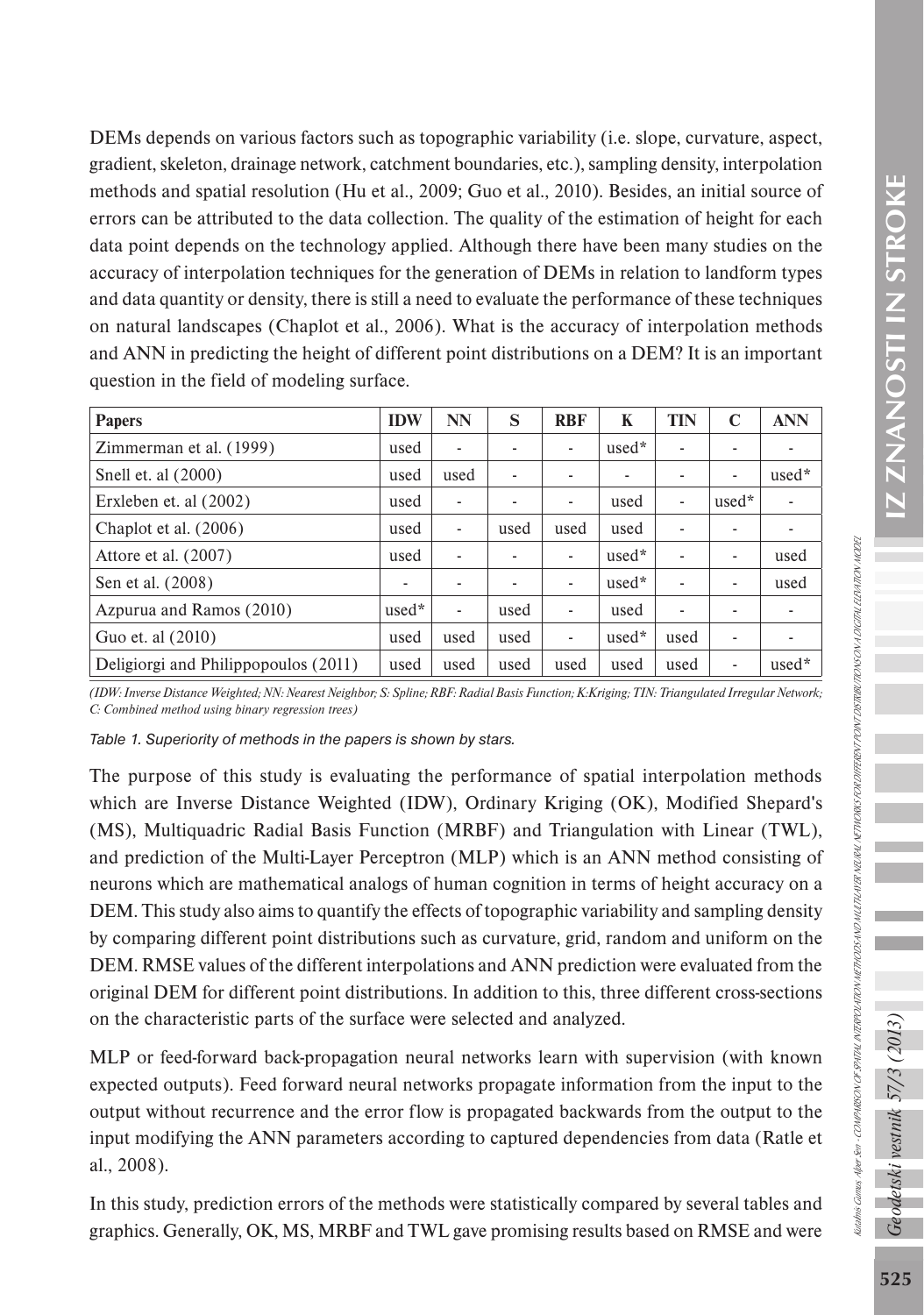Z ZNANOSTI IN STROKE 526*Geodetski vestnik 57/3 (2013)* IZ ZNANOSTI IN STROKE more effective in terms of reflecting the characteristics of surface than MLP and IDW. In MLP, the contours were simplified compared to the other methods. However, it was a satisfactory predictor for curvature, grid, random and uniform distributions. Besides, analysis of different cross-sections on the characteristic parts of the surface was performed in order to determine the effect of the methods.

### 2 METHODS

### 2.1 MULTI-LAYER PERCEPTRON (MLP)

An artificial neuron is capable of propagating the data and modifying itself accordingly whilst training.

$$
n = \sum_{i} w_i x_i + b \tag{1}
$$

where  $w_i$  are the weights of the connections coming to the neuron,  $x_i$  is the input and *b* is the bias. These hyper parameters are determined through the training procedure by minimizing the error between the target variable data (*y*) and the perceptron prediction output (*y'*) using conventional optimization algorithms (e.g. gradient descent, etc.). The perceptron weights  $w_i$ are updated through the learning procedure when the input data (*x*) are presented to the input and the corresponding output  $(y')$  is compared with the expected output  $(y)$ :

$$
w_i = w + \alpha (y - y') \tag{2}
$$

where  $\alpha$  corresponds to the learning rate. MLP is an extension of the single layer perceptron based on the addition of a hidden layer of neurons between the input and the output neurons. MLP with a nonlinear element (sigmoid or of another type) in each hidden neuron is a universal predictor capable of estimating every continuous function with just one hidden layer. MLP estimation with a single hidden layer with *m* neurons is calculated as a weighted sum:

$$
f_m(x, w, v) = \sum_{i}^{m} w_i s(Xv_i) + w_o
$$
 (3)

where  $w_i$  are the weights corresponding to each neuron connection and  $w_0$  is an additive bias corresponding to the entire hidden layer (Figure 1); *s* is a sigmoid activation function which represents a nonlinear element in MLP: *v<sub>i</sub>* is a activation function steepness parameter (Ratle et al., 2008). The activation functions are log-sigmoid and tan-sigmoid are respectively given in equation 4. In this study, tan-sigmoid activation function was used.

$$
s = 1/(1 + \exp((-n))) \qquad s = (1 - \exp((-2n))/(1 + \exp((-2n))) \qquad (4)
$$

Error minimization between the expected output and the MLP output can be performed using a wide selection of known optimization algorithms. Gradient optimization algorithms are based on calculating the gradient of the minimized function and are very good in finding local minima. Gradient optimization algorithms vary in performance efficiency and speed. Multiple results of the gradient optimization can be considered in order to reach the global minimum (or the lower

Geodetski vestnik 57/3 (2013)

Kutalmis Gumus, Alper Sen - COMPARISON OF SPATIAL INTERPOLATION METHODS AND MULTI-LAYER NETWORKS FOR DIFFERENT PONT DISTRIBUTIONS ON A DIGITAL ELEVATION NODEL

INTERPOLATION METHODS AND MULTILAVER NEURAL NETWORKS FOR DIFFERENT PONT DISTRIBUTIONS ON A DISTIFUL ELPATION MODE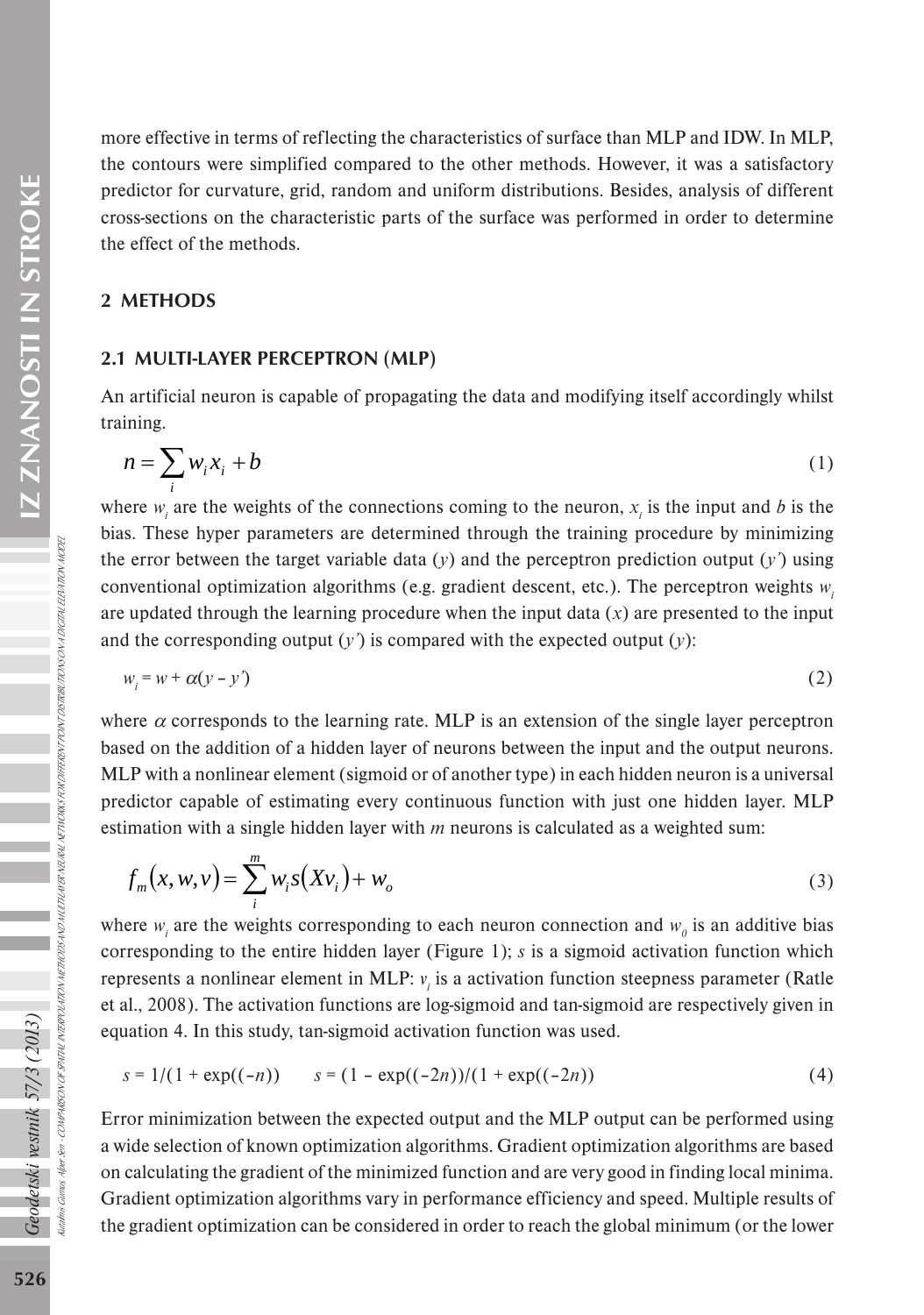local minimum) (Ratle et al., 2008). In this study, six different training functions, namely trainlm (Levenberg-Marquardt) (More, 1978), traincgf (Fletcher-Powell Conjugate Gradient) (Scales, 1985), traingd (Gradient Descent), traingdx (Gradient descent with momentum and adaptive learning rule backpropagation) (Beale, 1972), trainrp (Resilient Backpropagation) (Riedmiller and Braun, 1993) and trainscg (Scaled Conjugate Gradient) (Moller, 1993) were used.



*Figure 1. MLP structure (3-6-1) (Ratle et al., 2008).* 

An advantage of this method is that the guiding variables are not necessarily assumed to be linearly related with the data being interpolated, and combinative effects are taken into account (Rigol et al., 2001). The disadvantage is that this method is non-deterministic. It is difficult to adapt and set the learning parameters for different models.

# 2.2 ORDINARY KRIGING (OK)

Kriging is a geostatistical method that takes into account both the distance and the degree of variation between known data points (Chaplot et al., 2006). To fulfill the unbiasedness, an additional constraint is imposed over the weights:

$$
\sum_{i=1}^{N(x_o)} w_i(x_o) = 1
$$
\n(5)

Minimization of the estimation error provides the system of equations called an ordinary kriging system. In a more general way it can be written in terms of the variogram:

$$
\sum_{j=1}^{N(x_o)} w_j(x_o) \gamma_{ij} + \mu = \gamma_{io} \qquad \sum_{j=1}^{N(x_o)} w_j(x_o) = 1 \qquad \forall i = 1, ..., N(x_o)
$$
 (6)

where  $\mu$  is a Lagrangian multiplier, introduced because of the variance minimization with a constraint and  $\gamma$  is a semi-variogram. Note that  $\gamma$ <sub>*ij*</sub> can be calculated for each data pair  $Z(x)$  and  $Z(x_j)$  (*i,j*=1,...,  $N(x_o)$ ) the number of data in the neighborhood of  $(x_o)$ ) whereas  $\gamma_{io}$  is approximated by the fitted theoretical variogram model  $\lambda(h)$  with the separating vector  $h = x_i x_0$  as an argument. An ordinary kriging variance (Ratle et al., 2008):

$$
\sigma_{ok}(x_o) = \mu + \sum_{i=1}^{N(x_o)} w_i(x_o) \gamma_{i0}
$$
\n(7)

odetski vestnik 57/3 (2013

Kutalmis Gumus, Alper Sen - COMPARISON OF SPATIAL INTERPOLATION METHODS AND MULTI-LAYER NETWORKS FOR DIFFERENT PONT DISTRIBUTIONS ON A DIGITAL ELEVATION NODEL

tadnis Gamas, Aleer Sen · COMPARSON OF SPATHL NTERPOLA TRON ACTED SANO NULTICA NETRA SEPA TORTERES OT POSTRIBUTIONS ON JOSCTRIL 1204 MON MODER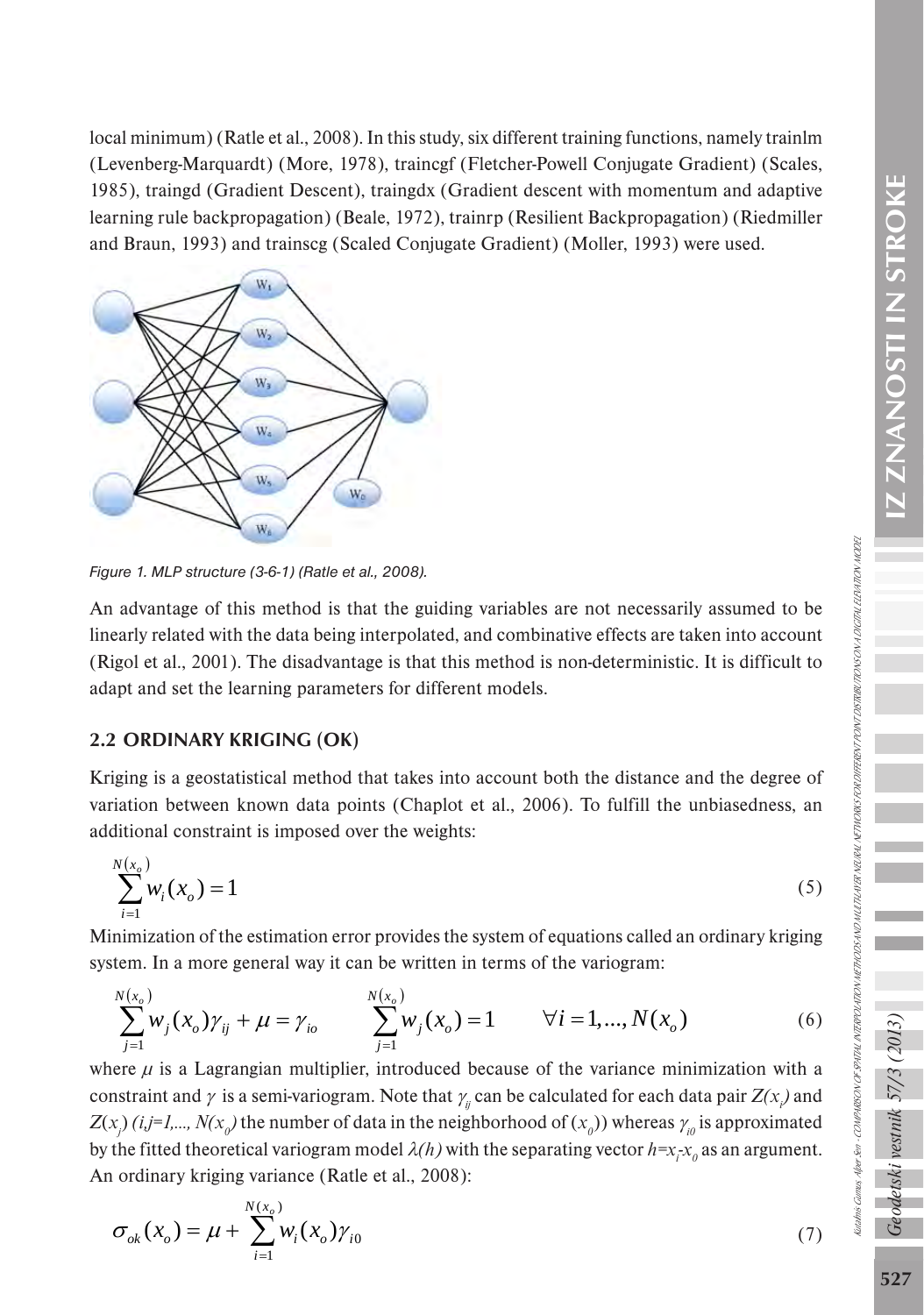The advantage of this method is the statistical formulation of the best linear unbiased estimate. The disadvantage is that the weights must be computed for each node of the grid, that is why this method is used for small samples, and the method produces undesirable "pits" and "circular" contours (Dressler, 2009).

#### 2.3 INVERSE DISTANCE WEIGHTED (IDW)

The simplest form of IDW interpolation is called the Shepard's method (Shepard, 1968).

$$
F(x, y) = \sum_{i=1}^{n} w_i f_i
$$
 (8)

where *n* is the number of distributed points in the data set,  $f_i$  are the function values at the distributed points and  $w_i$  are the weight functions assigned to each point. The influence of a known data point is inversely related to the distance from the unknown location that is being estimated. Shepard (1968) used weight function:

$$
w_i = d_i^{-p} / \sum_{j=0}^n d_j^{-p}
$$
 (9)

where *p* is an arbitrary positive real number called the power parameter (typically  $p = 2$ ),  $d_j$  are the distances from the dispersion points to the interpolation point:

$$
d_i = \sqrt{(x - x_i)^2 + (y - y_i)^2}
$$
 (10)

where  $(x, y)$  are coordinates of the interpolation point and  $(x, y)$  are the coordinates of each dispersion point. The weight functions are normalized as a sum of the weights of the unit (Azpurua and Ramos, 2010).

Although IDW is simply implemented, high computer time is needed if the number of points is large due to the computation of distances, and has the tendency to generate "bull's-eye" patterns of concentric contours (Dressler, 2009).

#### 2.4 MODIFIED SHEPARD'S METHOD (MS)

The Modified Shepard's Method uses an inverse distance weighted least squares method. The Modified Shepard's Method can be either an exact or a smoothing interpolator. Franke and Nielson (1980) developed a modification that eliminates the insufficiency of the Shepard's method, and does not tend to generate "bull's eye" patterns.

As detailed in Basso et al. (1999), the first step in this method is the definition of the radii of influence,  $R_q$  and  $R_w$ . While  $R_q$  denotes the radius of influence of the data points in the nodal functions,  $R_{\psi}$  denotes the radius of influence of the nodal functions in the interpolant.

$$
R_q = (D/2)\sqrt{N_q/N} \quad R_w = (D/2)\sqrt{N_w/N} \tag{11}
$$

where  $D = max_{i,j} d_i(x_j, y_j)$ , *N* is the total number of data points. The values of  $N_q$  and  $N_w$  can be interpreted as representing the number of data points estimated to lie within the circles

Kutalmis Gumus, Alper Sen -

Geodetski vestnik 57/3 (2013)

COMPARISON OF SPATIAL INTERPOLATION METHODS AND MULTI-LAYER NEURAL NETWORKS FOR DIFFERENT POINT DISTRIBUTIONS ON A DIGITAL ELEVATION MODEL

NTERPOLATION METHOOS AND MULTILAYER NEURLI NETWORKS FOR DIFFERENT PONNT DISTRIBUTIONS ON A DIGITAL ELEMITION I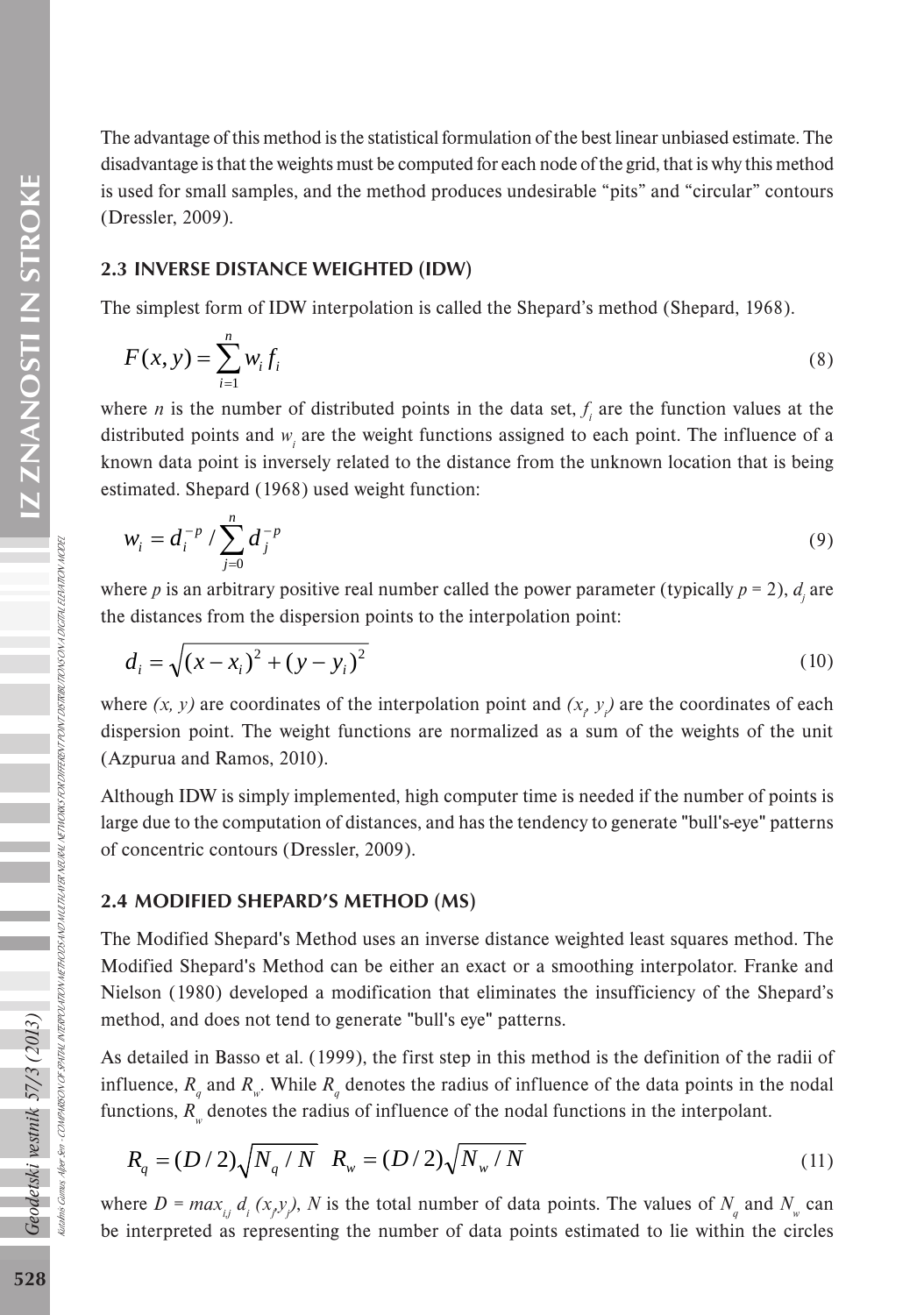of radii  $R_q$  and  $R_w$  respectively. After calculating the radii  $R_q$  and  $R_w$ , the nodal functions are computed using the least squares method. These functions are calculated based only on data points sampled inside radius  $R_q$ . This slight modification gives a local behavior to the method. The distance function  $\rho_i$ :

$$
1/\rho_i(x, y) = (R_q - d_i)/R_q d_i
$$
\n(12)

 $(R_q - d_i)$  denotes the positive part of the quantity. The next step is to solve (for each nodal point  $(x_k, y_k)$ , k=1, ..., N) the least squares problem. The Modified Shepard formula:

$$
D[f](x, y) = \left(\sum_{k=1}^{N} Q_k(x, y) / V_k^2(x, y)\right) / \left(\sum_{k=1}^{N} 1 / V_k^2(x, y)\right)
$$
\n(13)

where  $Q_{k(x,y)}$  is the nodal functions.

Each grid point is calculated based on the nodal functions computed for the sampled points inside a circle of radius  $R_{\mu}$ . This is defined by the Equation (13).

$$
1/V_k(x, y) = (R_w - d_k)/R_w d_k
$$
\n(14)

#### 2.5 TRIANGULATION WITH LINEAR INTERPOLATION METHOD (TWL)

In the Triangulated Irregular Network (TIN) model, a finite set of points is stored together with their elevation. The points need not lie in any particular pattern, and the density may vary. On these points a planar triangulation is given based on a Delaunay's triangulation. Any point in the domain will lie on a vertex, an edge or in a triangle of the triangulation. If the point does not lie on a vertex, then its elevation is obtained by linear interpolation (Kreveld, 2000). Suppose *T* is a DEM point in triangle *abc*. Under the assumption that the triangle vertices are error-free, TIN interpolation can be written as (Hu et al., 2009)

$$
H_T = w_a H_a + w_b H_b + w_c H_c, w_a + w_b + w_c = 1, w_a, w_b, w_c > 0
$$
\n<sup>(15)</sup>

where *H* is the height,  $w_a$ ,  $w_b$ ,  $w_c$  are the areal proportions of the sub-triangles constructed using *T*. If *s* is the total area of triangle *abc*,  $s_a$ ,  $s_b$ ,  $s_c$  are the areas of the sub-triangles, then

$$
w_a = s_a / s, \ w_b = s_b / s, \ w_c = s_c / s \tag{16}
$$

The TWL is very fast, but it is limited to the convex envelope of the points, resulting surface is not smooth and the division into triangles may be ambiguous, and requires a medium-large number of data point to generate acceptable results (Dressler, 2009).

#### 2.6 MULTIQUADRIC RADIAL BASIS FUNCTION (MRBF)

Hardy (1968) introduced the multiquadric method for the construction of approximate twodimensional surfaces of field data. The method of radial basis functions uses the interpolation function in the given form:

$$
f(x, y) = p(x, y) + \sum_{i=1}^{n} w_i \phi(|(x, y) - (X_i, Y_i)|)
$$
\n(17)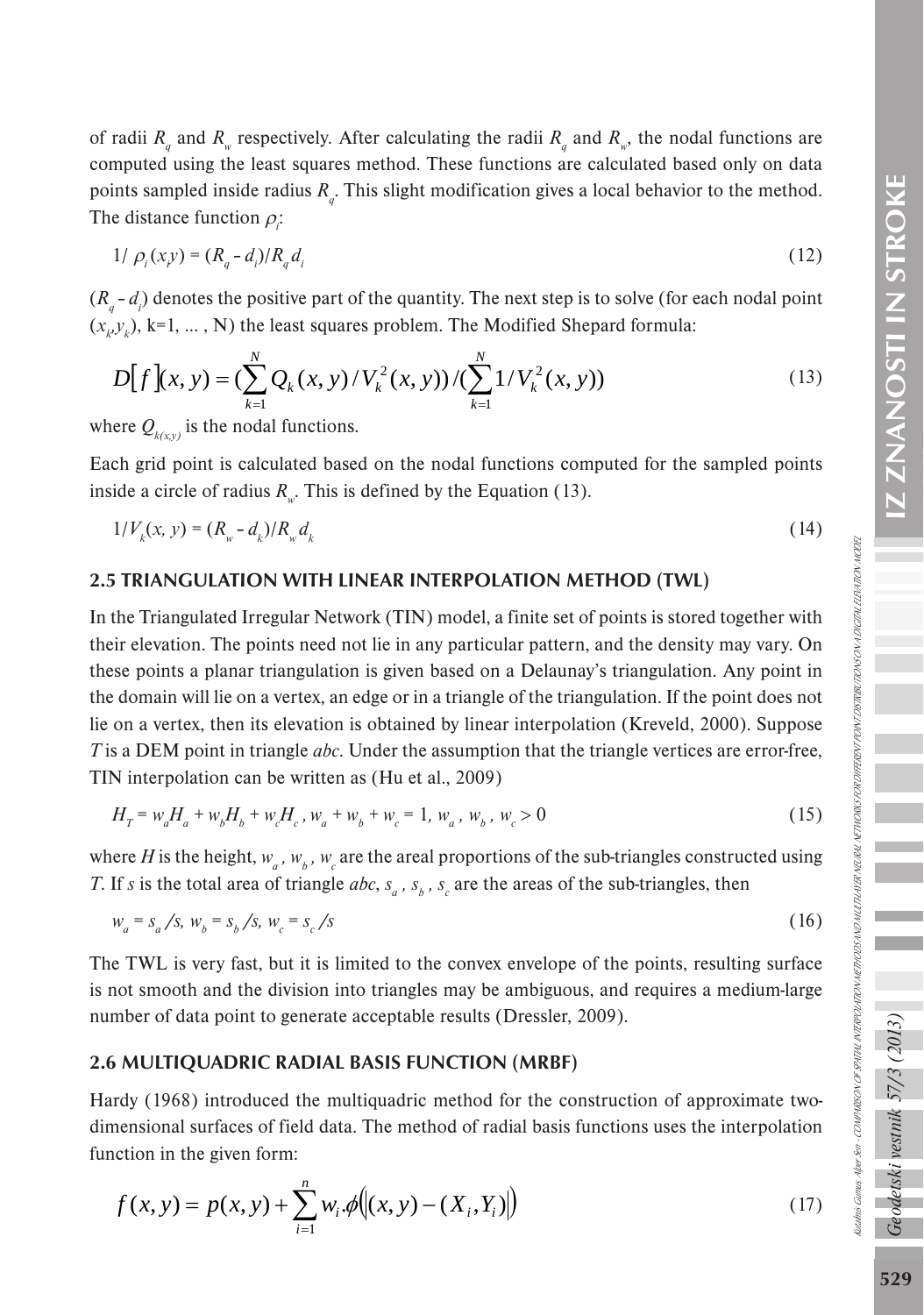where  $p(x, y)$  is a polynomial,  $w_i \in \mathbb{R}$  are real weights, is the Euclidean distance between points  $(x, y)$  and  $(X, Y)$ , is a radial basis function. A commonly used multiquadric radial basis function is given in Table 2. (*r*, is the anisotropically rescaled, relative distance from the point to the node; *c*, is the smoothing parameter):

| Radial Basis Function ( $\phi(r)$ ) | Equation                 |
|-------------------------------------|--------------------------|
| Multiquadric                        | $\sqrt{r^2+c^2}$         |
| Inverse Multiquadric                | $1/\sqrt{r^2+c^2}$       |
| Multilog                            | $\log(r^2+c^2)$          |
| Natural Cubic Spline                | $(r^2+c^2)^{3/2}$        |
| Thin Plate Spline                   | $(r^2+c^2)\log(r^2+c^2)$ |

*Table 2. Types of radial basis function.*

The interpolation process starts with polynomial regression using the polynomial  $p(x, y)$ . Then the following system of *n* linear equations is solved for unknown weights  $w_i$ ,  $(i=1,...,n)$ determined by imposing the interpolation conditions, which lead to a symmetric system of linear equations. The Lagrangian form is an easy evaluation of linear equations.

$$
Z_j - p(X_j, Y_j) = \sum_{i=1}^n w_i \phi \Big( \Big( X_j, Y_j \Big) - \Big( X_i, Y_i \Big) \Big), \quad j = 1, ..., n
$$
\n(18)

As soon as the weights  $(w_i)$  are determined, the z-value of the surface can be directly computed from Equation (17) at any point.

The advantages of this method are that the system of linear equations has to be solved only once in contrast to the Kriging method, where to be solved for each grid node, and uses a range of kernel functions. The disadvantages are that if the number of points *n* is large, the number of linear equations is also large, moreover, the matrix of the system is not sparse, which leads to a long computational time and possibly to the propagation of rounding errors (Dressler, 2009).

# 3 STUDY AREA

Kutalmis Gumus, Alper Sen - COMPARISON OF SPATIAL INTERPOLATION METHODS AND MULTI-LAYER NETWORKS FOR DIFFERENT PONT DISTRIBUTIONS ON A DIGITAL ELEVATION NODEL

V OFSPATINI, NITERPOLATION METHODS AND MULTILAVER NEURAL NETWORKS FOR DIFFERENT PONT DISTRIBUTIONS ON A DIGITAL ELEM TRON I

USGS National Elevation Dataset (NED) 1/3 arc-second (approximately 10 meters grid spacing) DEM was used in this study. The dataset has been tested by comparing it with a reference data which are the geodetic control points that the National Geodetic Survey uses for gravity and geoid modeling. The NED value at each of the control point locations was derived through bilinear interpolation, and error statistics were calculated. Bilinear interpolation is the calculation of the new pixel value performed by the weight of the four surrounding pixels (Hu et al., 2009). The production method is an improved contour-to-grid interpolation known as "LineTrace+" (LT4X) (Osborn et al., 2001). The overall absolute vertical accuracy expressed as RMSE for LT4X production is 2.17 m (Gesch, 2007).

The study area is Lower Beaver in Colorado, USA. The difference between maximum and minimum elevations (the relief) is 82 m in the study area. The horizontal datum is the North

Geodetski vestnik 57/3 (2013)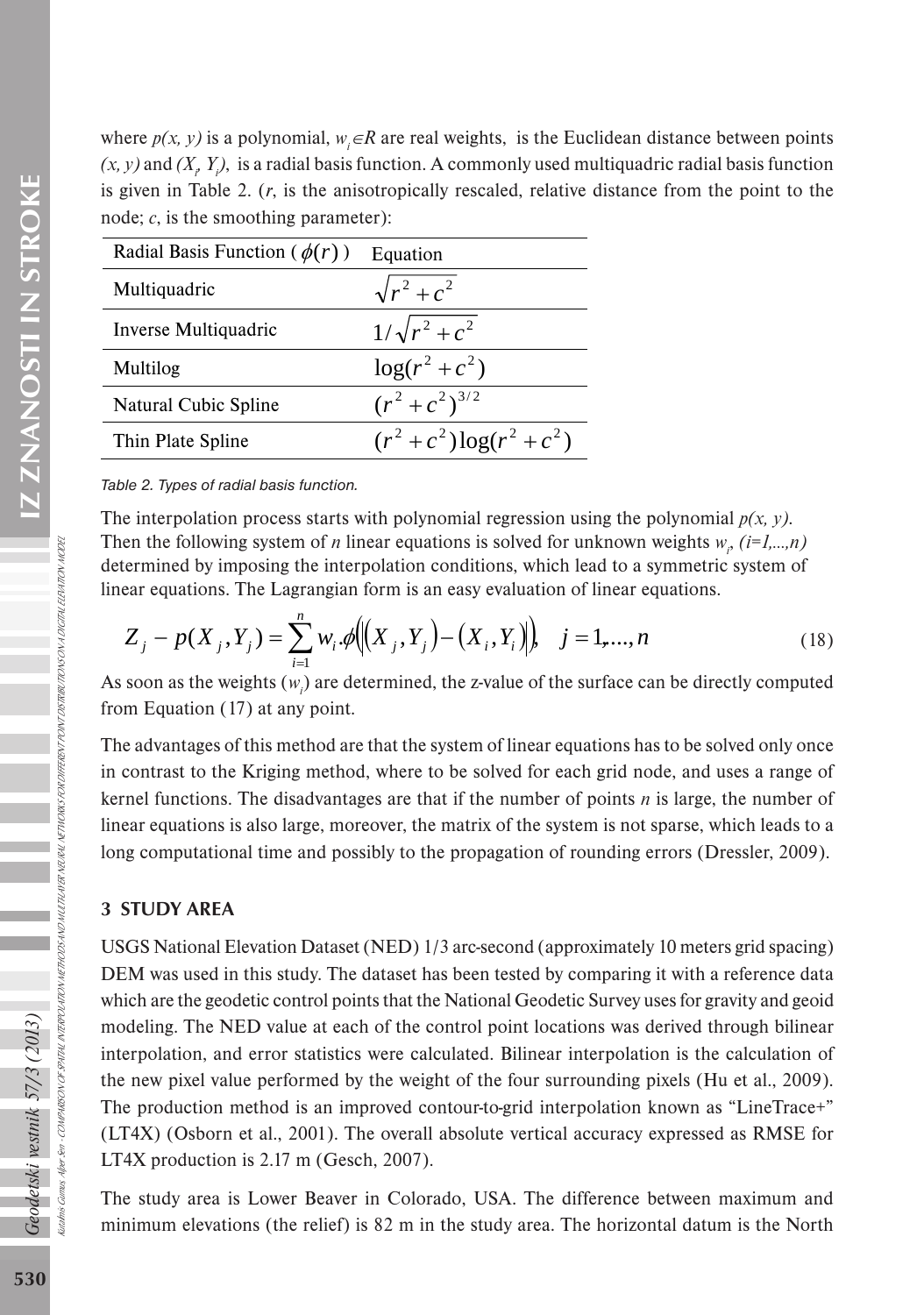American Datum of 1983 and UTM zone is 12N. The lower left corner coordinates of DEM are ( $\varphi$ : 38° 44' 16.8";  $\lambda$ : -112° 38' 45.6") and the upper right corner coordinates are ( $\varphi$ : 38° 45' 25.2''; λ: -112° 37' 22.8''). The study area is 2-by-2 square kilometers. The 3D model of the study area is shown in Figure 2.



*Figure 2. 3D model of the study area.*

# 4 DATA PREPROCESSING

Depressions of a DEM may be natural reflections of the terrain, or the artificial depressions as a result of interpolation methods, input data errors, or restrictions in DEM resolution. Sinks are often errors due to the resolution of the data or rounding of elevations to the nearest integer value. In this study, hydrology tool of ArcGIS 10 software was utilized. The depressions were removed by rising to the lowest elevation value on the rim of the depression (Jenson and Domingue, 1988) for improving DEM. Filling sinks modifies the elevation value to eliminate the problems about cells surrounded with higher elevation and resumes the water flow. Sinks were filled based on appropriate the z-limit (in this study, 16 cm). The z-limit specifies the maximum depth of a sink that will be filled. A procedure using geoprocessing tools to find z-limit for the "Fill" as follows (ArcGIS 10 Help).

- Use "Sink" to create a raster of sinks coded with depth.
- Use "Watershed" to create a raster of the contributing area for each sink.
- Use "Zonal Statistics" with the minimum statistic to create a raster of the minimum elevation in the watershed of each sink.
- Use "Zonal Fill" to create a raster of the maximum elevation in the watershed of each sink.
- Use "Minus" to subtract the minimum value from the maximum value to find the depth.

For the neural network implementation, all of the input data were normalized based on minimummaximum normalization to avoid the numerical conflicting. Minimum-maximum normalization (Han et al., 2012):

detski vestnik 57/3 (

Kutalmis Gumus, Alper Sen - COMPARISON OF SPATIAL INTERPOLATION METHODS AND MULTI-LAYER NETWORKS FOR DIFFERENT PONT DISTRIBUTIONS ON A DIGITAL ELEVATION NODEL

tadnis Gamas Aper.Ser - COMPARICON OF SPATH INTERPOLATION METHOOS AN OMETHEN NORS FOR OPERENT PONT DISTRIKE ITO ON A DOCTRI. IEEA ITON MODER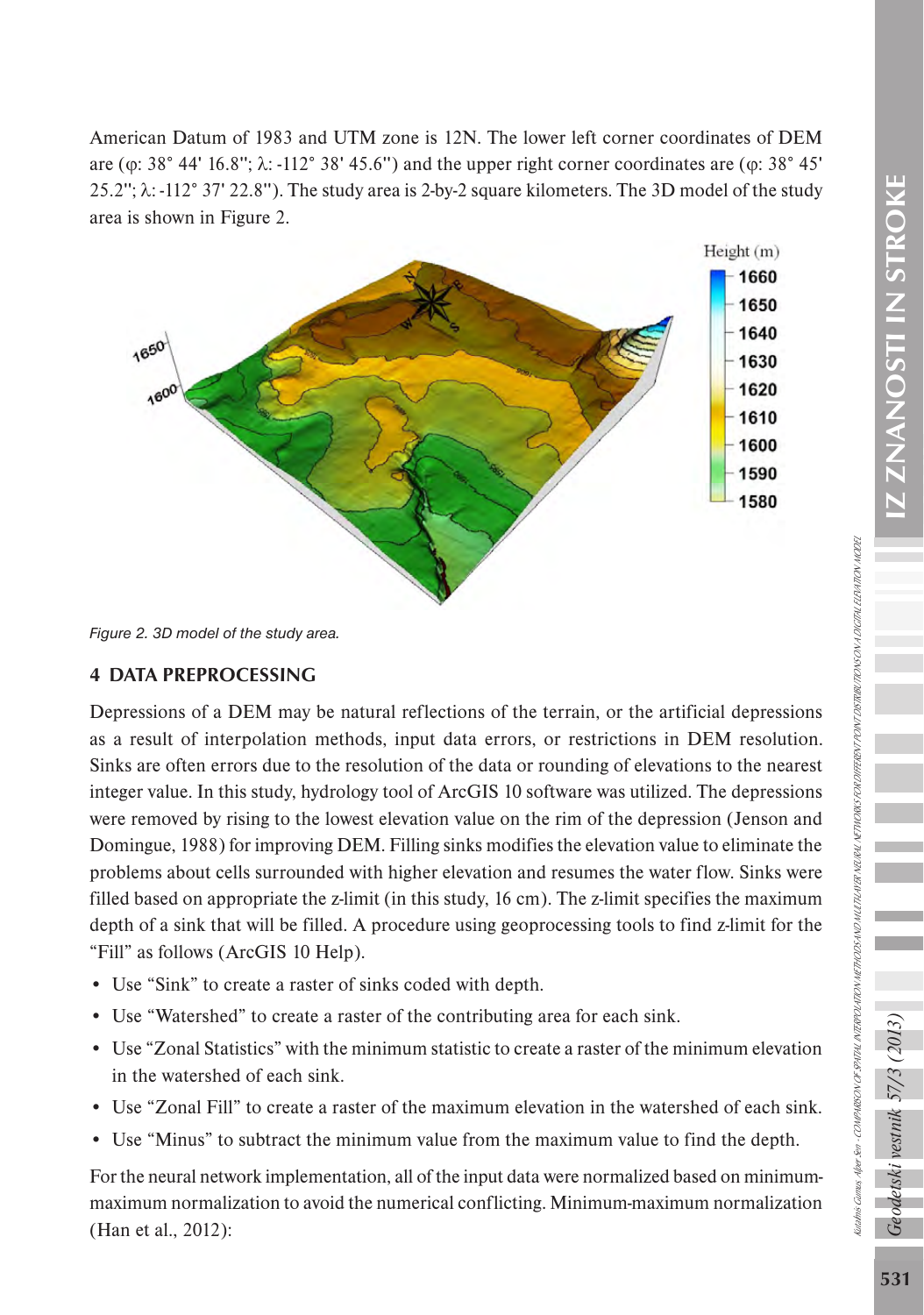$$
X'_{i} = \frac{x_{i} - x_{\text{min}}}{x_{\text{max}} - x_{\text{min}}} \tag{19}
$$

where  $x_{\text{min}}$  and  $x_{\text{max}}$  are the minimum and maximum values of X coordinate in the dataset, respectively. *Xi* is normalized based on the range of the data (likewise, *Y* coordinate).

# 5 POINT DISTRIBUTION

In predicting height, different point distributions were compared such as curvature, grid, random and uniform on the DEM. Grid distribution decreases the number of points in an irregular point space, not considering curvature and original density of pattern. However, curvature distribution decreases the number of points on surfaces of which height is closely similar but maintains details in high curved areas. Uniform distribution decreases the number of points uniformly on surfaces of which height is closely similar, but reduces the number of points on curved surfaces to a specified density. Random distribution removes a percentage of points randomly from an irregular point space.



*Figure 3. Study area with contours and four different point distributions in the red rectangular.*

In this study, totally 47,089 points obtained from DEM were used. As a result of using grid, random, uniform and curvature distributions, the number of points was reduced by 50%, e.g.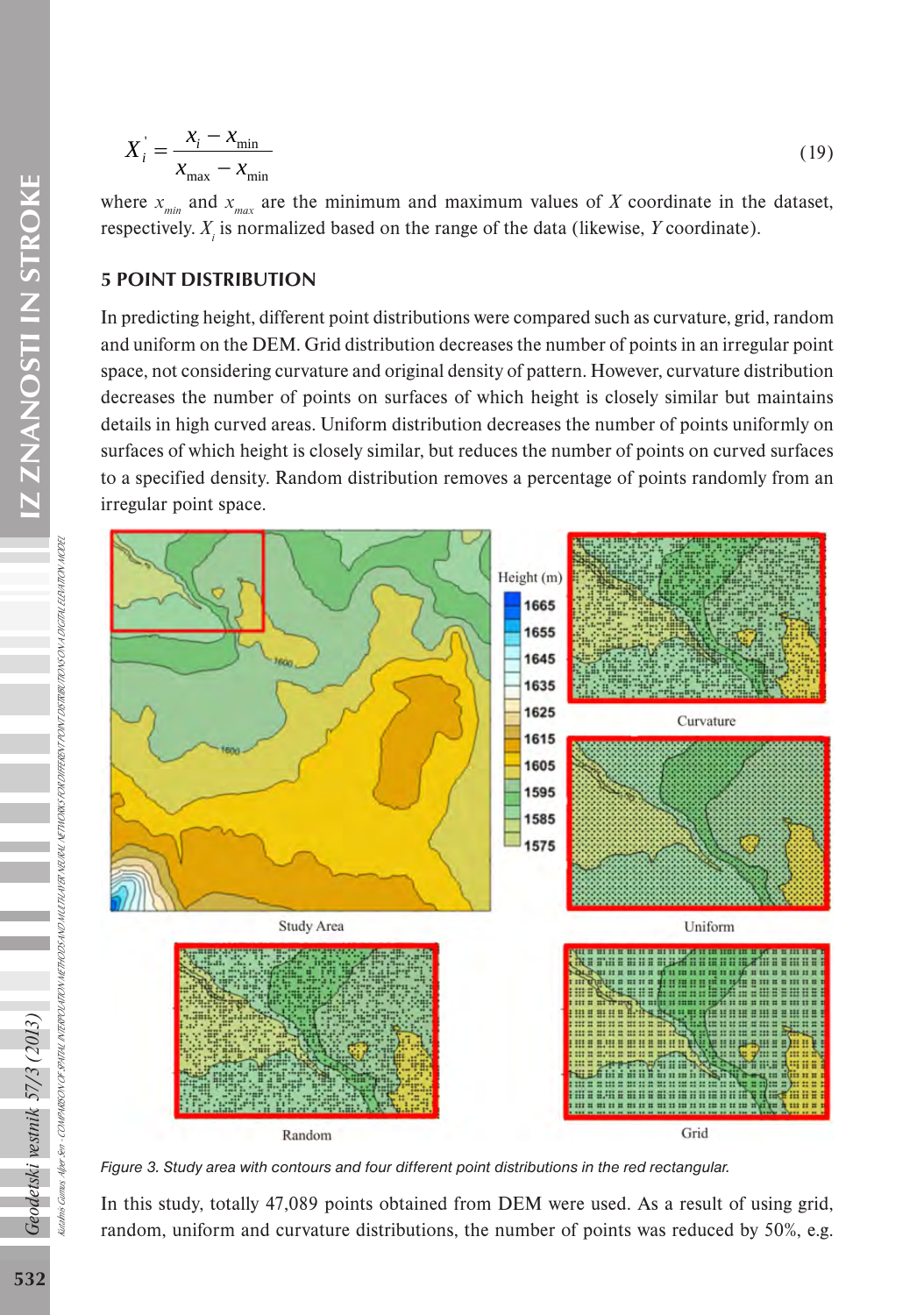Kutalmis Gumus, Alper Sen - COMPARISON OF SPATIAL INTERPOLATION METHODS AND MULTI-LAYER NETWORKS FOR DIFFERENT PONT DISTRIBUTIONS ON A DIGITAL ELEVATION NODEL

liadmis Camus, Alper Sen - COMPARISON OF SPATALI NTERPOLATION NETHODS AND MULTILATER NETHURIS SOR DIFERENT PONT DISTRIBUTIONS ON A DIGTALIZIA NON NODEZ

more points were selected on the characteristic parts of surface, while fewer points were used on the flat parts in the curvature distribution. Different point distributions in the interpolation methods and ANN prediction were used for comparing the effect of different sampling densities (in this case, 100% and 50%) and the topographic variability. Besides, the characteristic lines (ridges and valleys) could contribute to the point distribution. In Figure 3, four different point distributions (only shown in the red rectangular as an example) are represented with contours of the study area obtained from the DEM. It is realized that the curvature distribution maintains more points among dense contours (highly curved) than flat areas.

# 6 EXPERIMENTATION

In this study, MLP was applied by Matlab R2009b neural network toolbox and interpolation methods were performed by Surfer 9.0. When training multilayer networks, the general practice is to first divide the data into three subsets. The first subset is the training set, which is used for computing the gradient and updating the network weights and biases. The second subset is the validation set. The error in the validation set is monitored during the training process. The validation error normally decreases during the initial phase of training, as does the training set error. However, when the network begins to overfit the data, the error in the validation set typically begins to rise. The test set error is not used during training but it is used to compare different models. Test error is not minimized and thus not propagated backwards from the MLP outputs to the input. The size of the test can range between 1-25% of the total amount of data available (Ratle et al., 2008). In this study, ratios for training, testing and validation were 0.7, 0.15 and 0.15, respectively.

Before training MLP, the weights and biases are initialized. The process of training a neural network involves tuning the values of the weights and biases of the network to optimize network performance, as defined by the network performance function which is the Root Mean Square Error (RMSE) as defined in Equation (18).

$$
RMSE = \sqrt{\frac{1}{N} \sum_{i=1}^{N} (Z_i - Z_i)^2}
$$
 (20)

where  $Z_i'$  is the network output height,  $Z_i$  is the target output height.

In neural network toolbox, the magnitude of the gradient and the number of validation checks are used to terminate the training. The gradient will become very small as the training reaches a minimum of the performance. The number of validation checks represents the number of successive iterations that the validation performance fails to decrease.

In this study, the *X-Y* coordinates were the input, while the Z coordinates were the output. The parameters of the multi-layer neural network were experimentally determined by approximately 70 variations. Six different training functions, namely trainlm, traincgf, traingd, traingdx, trainrp, and trainscg, and different hidden layer and neuron numbers and epochs were examined. The best variations are given in Table 3. The best performance was performed by the Levenberg-Marquardt (trainlm) function based on RMSE within the range of 12 cm and 16 cm that changed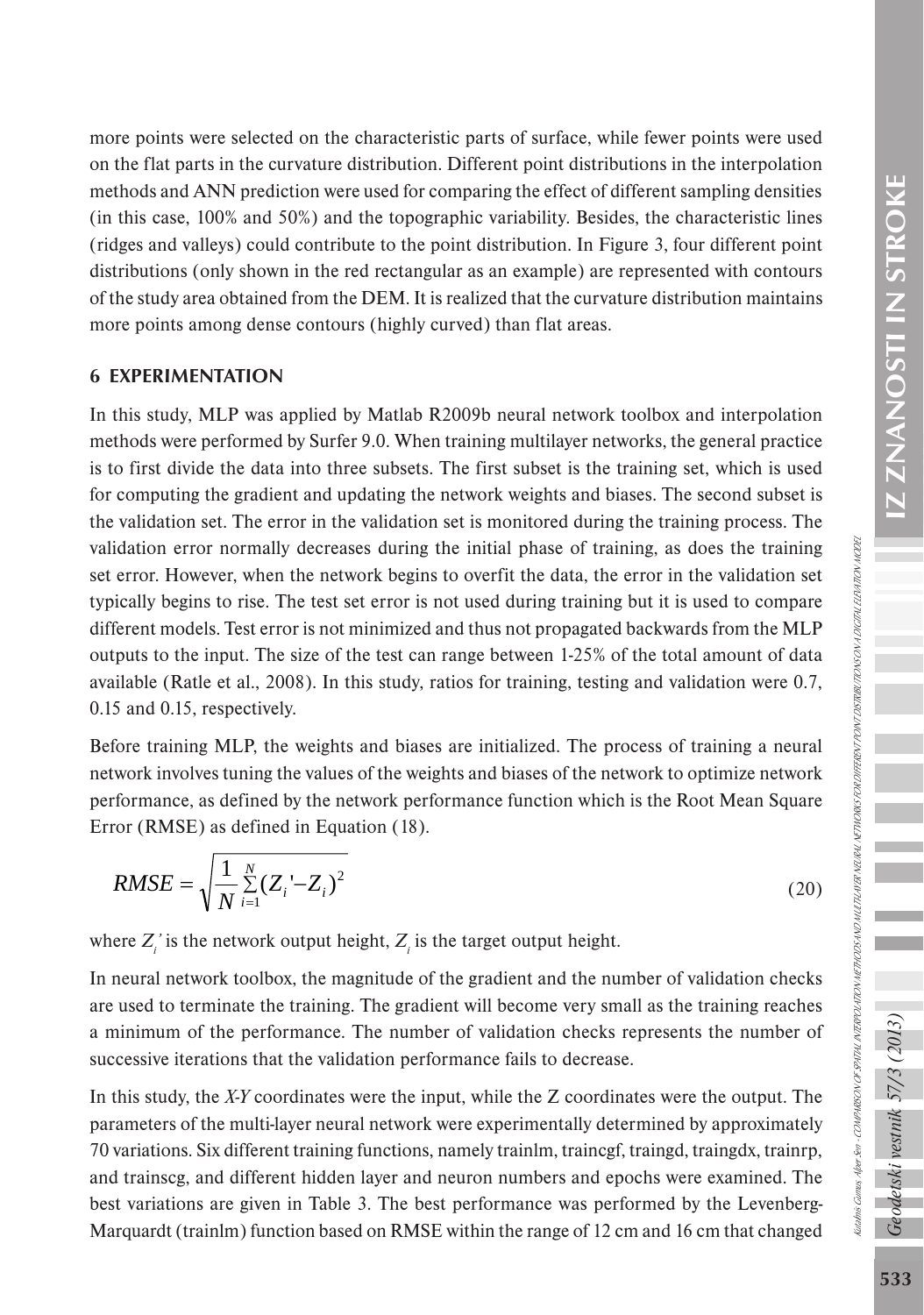in the distribution of points. The fastest training was performed by the trainrp function (Intel Core 2 Duo CPU 2.40 GHz). The best performance of MLP is the trainlm that used 3 hidden layers with 30 neurons (2-30-30-30-1). There are also some experiments failed because of the local minima. The trained network can be used for predicting height (output) while position is input. The parameters used in the interpolation methods are given in Table 4.

| <b>Distribution</b> | %   | Train    | Layer        | <b>Neuron</b> | Epoch | Time               | Grad.   | RMSE(m) |
|---------------------|-----|----------|--------------|---------------|-------|--------------------|---------|---------|
| A11                 | 100 | trainlm  | 3            | 30            | 480   | 51 <sub>m55s</sub> | 0.00006 | 0.156   |
| All                 | 100 | trainlm  | $\mathbf{1}$ | 10            | 787   | 06m14s             | 0.00076 | 1.732   |
| All                 | 100 | trainscg | 5            | 70            | 1731  | 3h7m5              | 0.00018 | 0.335   |
| All                 | 100 | trainrp  | 3            | 30            | 539   | 13m34s             | 0.00041 | 0.561   |
| All                 | 100 | traincgf | 3            | 30            | 774   | 21m15s             | 0.00032 | 0.649   |
| Curvature           | 50% | trainlm  | 3            | 30            | 429   | 40m55s             | 0.00001 | 0.136   |
| Curvature           | 50% | trainlm  | 1            | 10            | 989   | 03m41s             | 0.00267 | 1.795   |
| Curvature           | 50% | trainscg | 5            | 80            | 948   | 43m56s             | 0.00115 | 0.424   |
| Curvature           | 50% | trainrp  | 3            | 30            | 1243  | 09m50s             | 0.00009 | 0.511   |
| Grid                | 50% | trainlm  | 3            | 30            | 663   | 2h21m              | 0.00006 | 0.127   |
| Grid                | 50% | trainlm  | 1            | 10            | 134   | 43s                | 0.00001 | 2.509   |
| Grid                | 50% | trainscg | 5            | 80            | 522   | 27m26s             | 0.00067 | 0.516   |
| Grid                | 50% | trainrp  | 3            | 30            | 2000  | 20m51s             | 0.00006 | 0.497   |
| Random              | 50% | trainlm  | 3            | 30            | 795   | 01h30              | 0.00002 | 0.123   |
| Random              | 50% | trainlm  | $\mathbf{1}$ | 10            | 275   | 01m01s             | 0.00010 | 2.676   |
| Random              | 50% | trainrp  | 5            | 80            | 411   | 12m04s             | 0.00013 | 0.339   |
| Random              | 50% | trainscg | 5            | 80            | 678   | 31m34s             | 0.00038 | 0.394   |
| Uniform             | 50% | trainlm  | 3            | 30            | 747   | 2h31m              | 0.00000 | 0.132   |
| Uniform             | 50% | trainlm  | $\mathbf{1}$ | 10            | 376   | 2m10s              | 0.00016 | 1.769   |
| Uniform             | 50% | trainrp  | 3            | 30            | 1493  | 15m54s             | 0.00007 | 0.476   |
| Uniform             | 50% | trainscg | 5            | 80            | 539   | 28m15s             | 0.00041 | 0.541   |

*Table 3. Variations for the architecture of MLP (errors in meters).*

| <b>Methods</b> | <b>Used Parameters</b>                                                                          |
|----------------|-------------------------------------------------------------------------------------------------|
| OK             | Variogram Model = Linear, Slope = 1, Aniso = 1, Kriging Type = Point,                           |
|                | Searchs Elips (Radius $1 = 70$ , Radius $2 = 70$ , Angle = 0)                                   |
| <b>IDW</b>     | Power (p)= 2, Smoothing = 0, Anistropy* (Ratio = 1, Angle = 0)                                  |
|                | Searchs Elips (Radius $1 = 70$ , Radius $2 = 70$ , Angle = 0)                                   |
| MS             | Smoothing factor: 0, Quadratic Neighbors: 13, Weighting Neighbors: 19,                          |
|                | Search $(R_i: 70, R_{\nu}: 70, \text{Angle}: 0)$                                                |
| <b>MRBF</b>    | Basic Function: Multiquadric, $\mathbb{R}^2$ Parameter: 6.8, Anistropy* (Ratio = 1, Angle = 0), |
|                | Searchs Elips (Radius $1 = 70$ , Radius $2 = 70$ , Angle = 0)                                   |
| TWL            | Anistropy* (Ratio = 1, Angle = 0)                                                               |

*\*It is used for finding ranges in three principal, orthogonal directions and transforming a three dimensional lag vector.*

*Table 4. The parameters used in different interpolation methods.*

Geodetski vestnik 57/3 (2013)

Kutalmis Gumus, Alper Sen -

Camus, AlperSen

COMPARISON OF SPATIAL INTERPOLATION METHODS AND MULTI-LAYER NEURAL NETWORKS FOR DIFFERENT POINT DISTRIBUTIONS ON A DIGITAL ELEVATION MODEL

COMPARSON OF SPATHLINTERPOLATION METHODS AND MUTTLANER NEUVEL NETWORKS FOR DIFERENT PONYT DISTRIK OF OVA DETINLEEN TRON MODE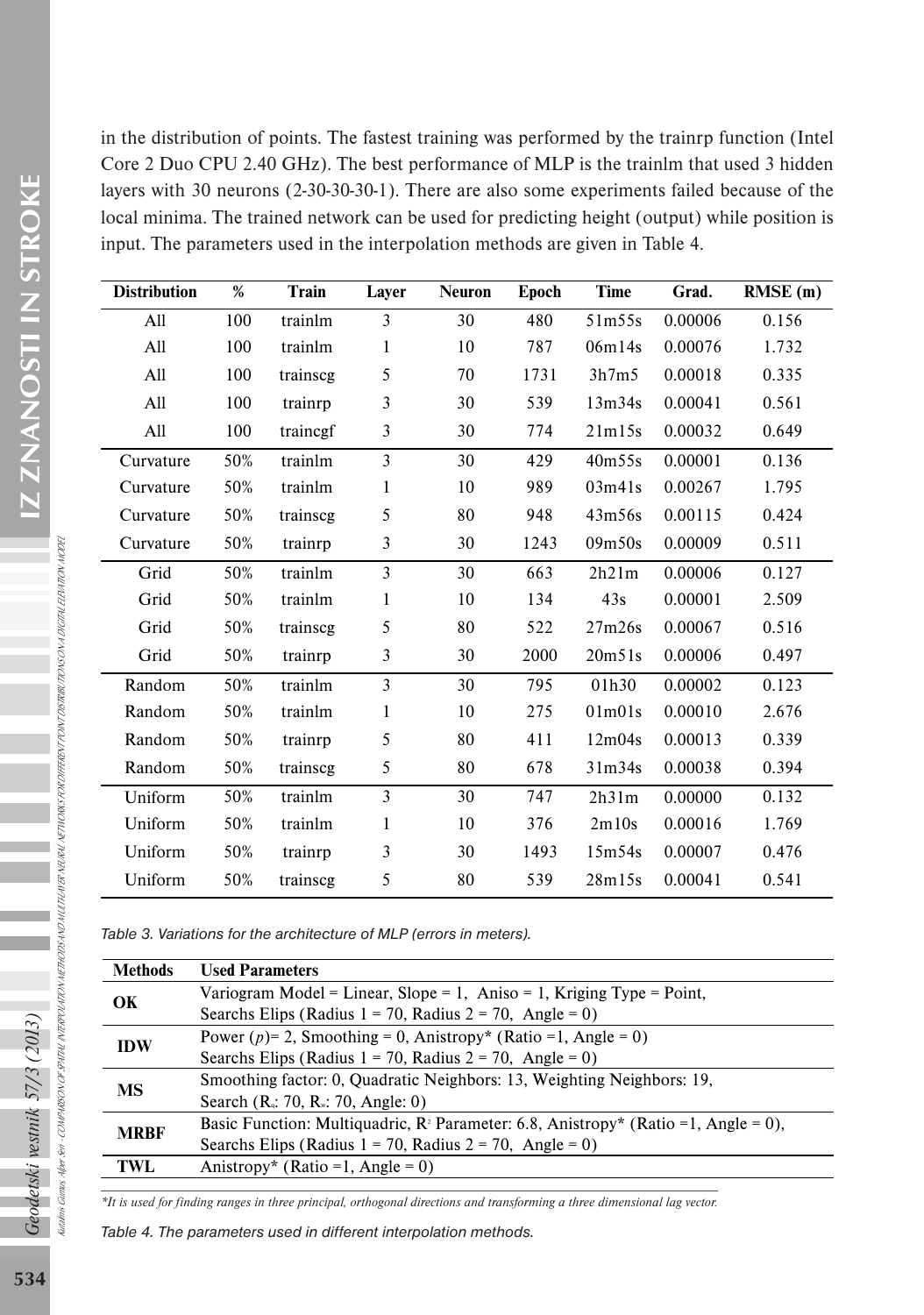The graphic of mean square error per each epoch of the training, validation and test set for grid distributed points trained by trainlm function with 3 hidden layers and 30 neurons are compared in Figure 4. The error graphic shows the distribution of the network errors.



*Figure 4. The comparison of training, validation and test error.*

# 7 RESULTS

Height interpolation was performed by five different interpolation methods and an ANN method on the basis of point distributions. The methods were statistically compared by several tables and graphics. The accuracy of the methods was calculated by RMSE comparing to the original DEM. The statistics (minimum, maximum, mean, median, standard error, variance and average deviation) of errors are given in Table 5 and the comparison of methods via point distributions based on RMSE is indicated in Figure 5. According to the RMSE values in Table 5 and Figure 5, OK, MS, MRBF and TWL gave the best results. MRBF showed weaker performance considering uniform distribution. The performance of IDW for curvature distribution was prominently worse than OK, MS, MRBF and TWL. However, its performance increased when it was performed for uniform distribution, such that it was the best. Since using all data (100%) for the training of MLP decreased the effect of specific data (representative) representing the characteristics of the dataset, its prediction was weaker than the other methods. MLP performed better for the distributions which decrease the number of points. However, OK, MS, MRBF and TWL gave the best performance in the case of using all data. The best interpolation performances are MS in the case of using all points, grid and random distributions; MRBF for curvature distribution, and IDW for uniform distribution.

vestnik 57/3

detski

Kutalmis Gumus, Alper Sen - COMPARISON OF SPATIAL INTERPOLATION METHODS AND MULTI-LAYER NETWORKS FOR DIFFERENT PONT DISTRIBUTIONS ON A DIGITAL ELEVATION NODEL

taahnis Gamus, Aleer-Sen - COMPARSON OFSPATIL INTERPOLATION ACTEMORY AD MUTTAL NETAIL NETAIS OR DIFFERENT POLITIONS ON JOSCTAL ELEVATION MODER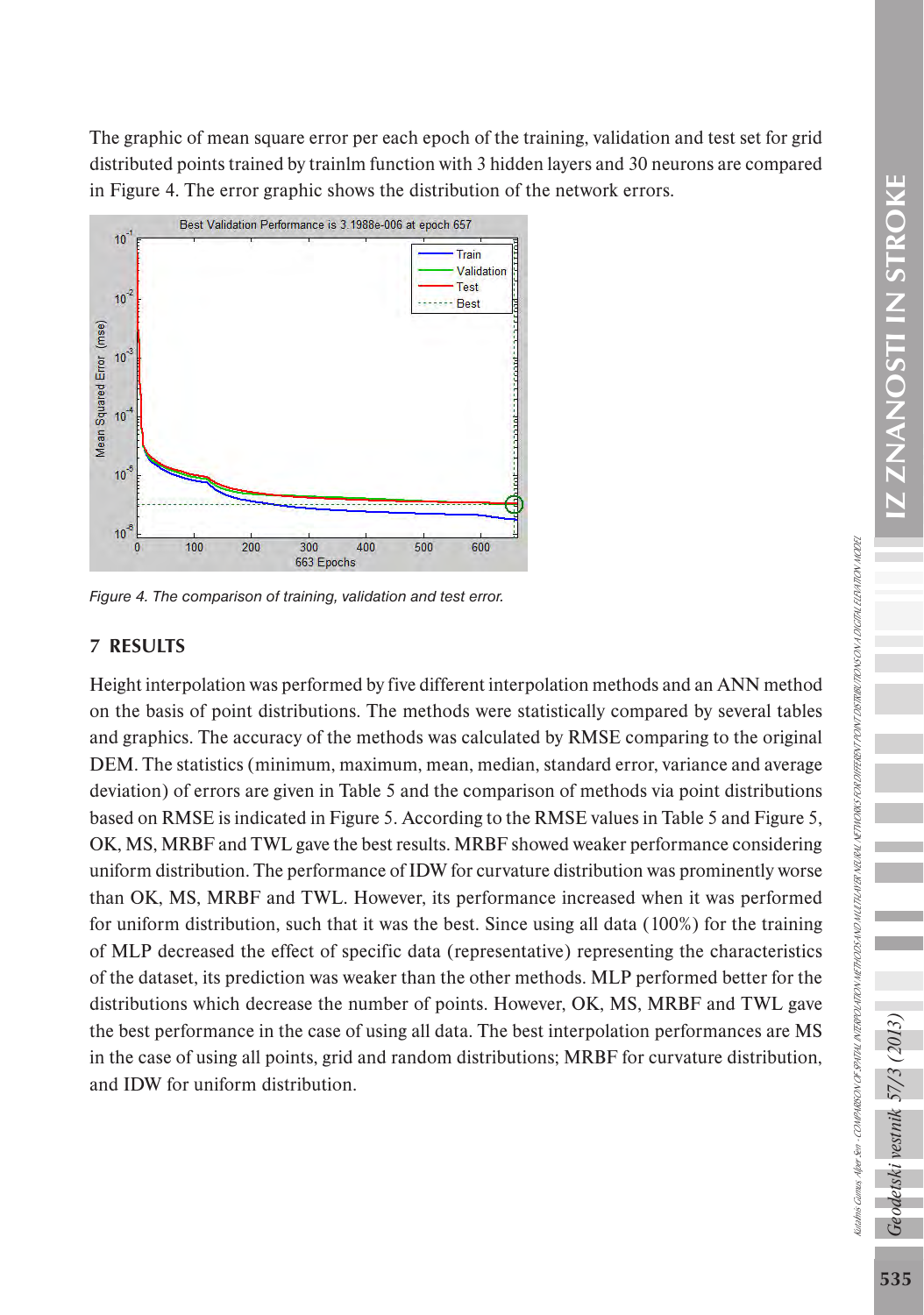| 50%                      | <b>Ordinary Kriging</b> |          |                                      |                | <b>Modified Shepard's</b>        |                                  |          |                                  | <b>Inverse Distance Weighted</b> |                               |          |          |
|--------------------------|-------------------------|----------|--------------------------------------|----------------|----------------------------------|----------------------------------|----------|----------------------------------|----------------------------------|-------------------------------|----------|----------|
| Dist.                    | Cur.                    | Grid     | Rand.                                | Uni.           | Cur.<br>Grid<br>Rand.<br>Uni.    |                                  |          | Grid<br>Rand.<br>Cur.<br>Uni.    |                                  |                               |          |          |
| Min.                     | $-1.268$                | $-1.417$ | $-1.615$                             | $-1.671$       | $-1.458$                         | $-1.660$                         | $-1.172$ | $-1.937$                         | $-2.104$                         | $-2.059$                      | $-1.472$ | $-1.617$ |
| Max.                     | 2.139                   | 1.828    | 1.931                                | 2.225          | 2.758                            | 1.574                            | 2.263    | 1.934                            | 2.522                            | 1.894                         | 3.802    | 1.581    |
| Mean                     | 0.001                   | 0.001    | 0.001                                | 0.001          | 0.000                            | 0.000                            | 0.000    | 0.000                            | 0.002                            | 0.000                         | 0.001    | 0.000    |
| Median                   | 0.000                   | 0.000    | 0.000                                | 0.000          | 0.000                            | 0.000                            | 0.000    | 0.000                            | 0.000                            | 0.000                         | 0.000    | 0.000    |
| <b>Standard</b>          |                         |          |                                      |                |                                  |                                  |          |                                  |                                  |                               |          |          |
| error                    | 0.000                   | 0.000    | 0.000                                | 0.000          | 0.000                            | 0.000                            | 0.000    | 0.000                            | 0.001                            | 0.000                         | 0.000    | 0.000    |
| Variance                 | 0.005                   | 0.008    | 0.006                                | 0.007          | 0.007                            | 0.005                            | 0.005    | 0.008                            | 0.020                            | 0.007                         | 0.009    | 0.005    |
| Average<br>deviation     | 0.034                   | 0.037    | 0.031                                | 0.038          | 0.036                            | 0.030                            | 0.032    | 0.038                            | 0.062                            | 0.035                         | 0.038    | 0.028    |
| <b>RMSE</b>              | 0.074                   | 0.087    | 0.075                                | 0.086          | 0.084                            | 0.073                            | 0.072    | 0.092                            | 0.142                            | 0.082                         | 0.097    | 0.069    |
| 50%                      |                         |          | <b>Multiq. Radial Basis Function</b> |                |                                  | <b>Triangulation with Linear</b> |          |                                  |                                  | <b>Multi-Layer Perceptron</b> |          |          |
| Dist.                    | Cur.                    | Grid     | Rand.                                | Uni.           | Cur.                             | Grid                             | Rand.    | Uni.                             | Cur.                             | Grid                          | Rand.    | Uni.     |
| Min.                     | $-1.171$                | $-1.458$ | $-1.933$                             | $-1.504$       | $-1.671$                         | $-2.012$                         | $-1.309$ | $-1.952$                         | $-1.970$                         | $-1.851$                      | $-2.736$ | $-2.384$ |
| Max.                     | 2.261                   | 2.758    | 1.973                                | 2.428          | 2.225                            | 2.015                            | 1.872    | 1.887                            | 2.260                            | 1.275                         | 1.490    | 1.692    |
| Mean                     | 0.000                   | 0.000    | 0.000                                | 0.002          | 0.001                            | 0.000                            | 0.001    | 0.001                            | 0.000                            | $-0.002$                      | 0.000    | $-0.000$ |
| Median                   | 0.000                   | 0.000    | 0.000                                | 0.000          | 0.000                            | 0.000                            | 0.000    | 0.000                            | $-0.000$                         | $-0.001$                      | 0.000    | 0.000    |
| <b>Standard</b><br>error | 0.000                   | 0.000    | 0.000                                | 0.000          | 0.000                            | 0.000                            | 0.000    | 0.000                            | 0.001                            | 0.001                         | 0.001    | 0.001    |
| Variance                 | 0.005                   | 0.007    | 0.006                                | 0.010          | 0.007                            | 0.007                            | 0.007    | 0.008                            | 0.018                            | 0.016                         | 0.015    | 0.017    |
| Average<br>deviation     | 0.032                   | 0.036    | 0.033                                | 0.041          | 0.038                            | 0.036                            | 0.034    | 0.036                            | 0.090                            | 0.085                         | 0.082    | 0.086    |
| <b>RMSE</b>              | 0.071                   | 0.084    | 0.078                                | 0.102          | 0.086                            | 0.085                            | 0.082    | 0.087                            | 0.136                            | 0.127                         | 0.123    | 0.132    |
| 100%                     | <b>Ordinary Kriging</b> |          | <b>Modified Shepard's</b>            |                |                                  |                                  |          | <b>Inverse Distance Weighted</b> |                                  |                               |          |          |
| Min.                     |                         | $-0.737$ |                                      |                | $-1.838$                         |                                  |          |                                  |                                  |                               | $-1.495$ |          |
| Max.                     |                         |          | 1.253                                |                | 1.554                            |                                  |          |                                  | 2.797                            |                               |          |          |
| Mean                     |                         |          | 0.000                                |                | 0.000                            |                                  |          |                                  | 0.001                            |                               |          |          |
| Median                   |                         |          | 0.000                                |                | 0.000                            |                                  |          |                                  | 0.000                            |                               |          |          |
| <b>Standard</b><br>error |                         |          | 0.000                                |                | 0.000                            |                                  |          |                                  | 0.000                            |                               |          |          |
| Variance                 |                         | 0.001    |                                      |                | 0.001                            |                                  |          |                                  | 0.006                            |                               |          |          |
| Average<br>deviation     |                         | 0.011    |                                      |                | 0.008                            |                                  |          |                                  | 0.022                            |                               |          |          |
| <b>RMSE</b>              |                         |          | 0.038                                |                | 0.034                            |                                  |          |                                  | 0.080                            |                               |          |          |
| 100%                     |                         |          | <b>Multiq. Radial Basis Function</b> |                | <b>Triangulation with Linear</b> |                                  |          |                                  | <b>Multi-Layer Perceptron</b>    |                               |          |          |
| Min.                     | $-0.756$                |          | $-0.917$                             |                |                                  |                                  | $-2.915$ |                                  |                                  |                               |          |          |
| Max.                     | 1.226                   |          |                                      | 1.649          |                                  |                                  |          | 4.147                            |                                  |                               |          |          |
| Mean                     | 0.000                   |          |                                      | 0.001          |                                  |                                  |          | $-0.003$                         |                                  |                               |          |          |
| Median                   | 0.000                   |          |                                      | 0.000          |                                  |                                  |          | 0.000                            |                                  |                               |          |          |
| <b>Standard</b>          | 0.000                   |          |                                      | 0.000          |                                  |                                  | 0.000    |                                  |                                  |                               |          |          |
| error<br>Variance        |                         |          |                                      |                |                                  |                                  | 0.024    |                                  |                                  |                               |          |          |
| Average                  | 0.001                   |          |                                      | 0.002<br>0.013 |                                  |                                  | 0.001    |                                  |                                  |                               |          |          |
| deviation<br><b>RMSE</b> | 0.009<br>0.035          |          |                                      |                | 0.046                            |                                  |          | 0.156                            |                                  |                               |          |          |

*Table 5. The statistical results of error (in meters) via point distributions for height interpolation.*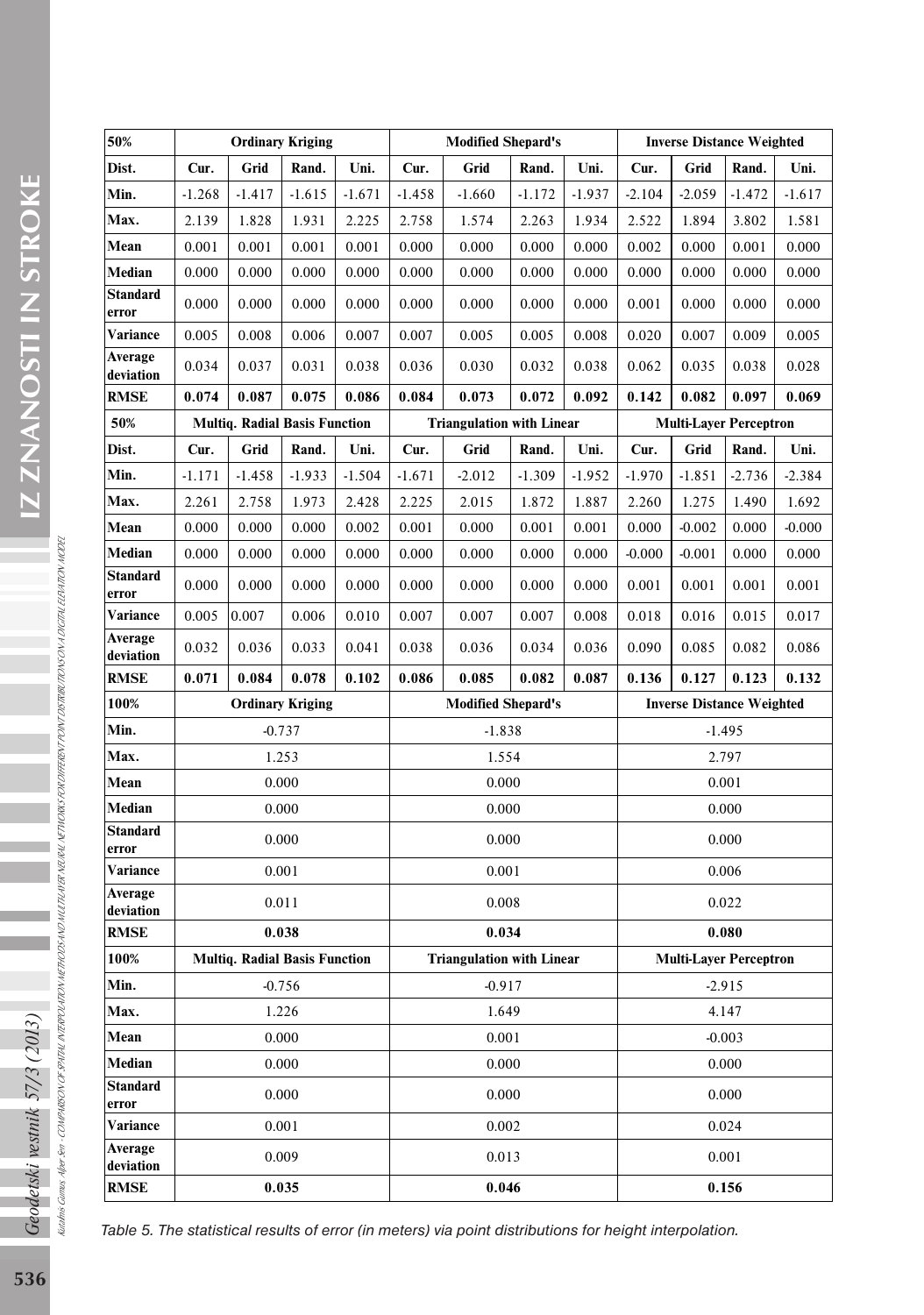

*Figure 5. Graphic of performances (RMSE) for each method using different point distributions.*

The contours were obtained for visualizing the interpolated surface by different methods. Using all data (100%) for MLP training yielded weak prediction results. Therefore, MLP simplified the contours. For example, the eliminated details of the contour lines, as an MLP result compared with other interpolation results in the case of using all data, are shown by red circle in Figure 6.



*Figure 6. The contours obtained by interpolation methods and MLP for each point distribution and eliminated details of contours in red circles.*

In addition to these results, three different cross-sections on the characteristic parts of the surface were selected and analyzed in order to determine the effect of methods using all data (100%). A-B, C-D and E-F cross- sections are shown on the 3D model and the contours in Figure 7. The A-B cross-section is beveled and E-F is more rugged than the C-D cross-section. The methods were examined based on RMSE for 588, 1500 and 522 points on the A-B, C-D and E-F crosssections, respectively. The RMSE results of the interpolations are given in Table 6. A graphic of performances of each method via point distributions based on RMSE for each cross-section is given in Figure 8.

detski vestnik 57/3 (2013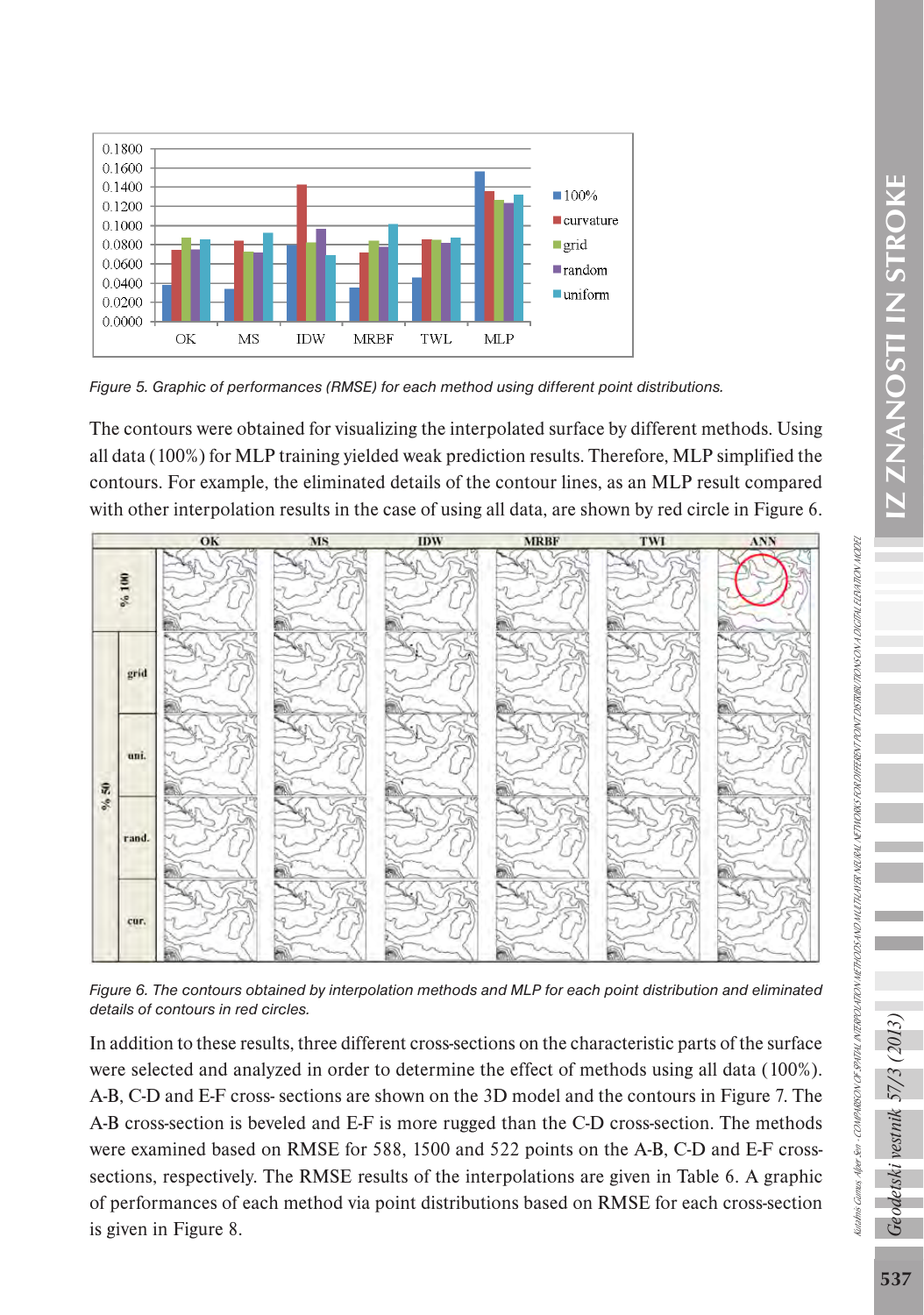

*Figure 7. A-B, C-D and E-F cross- sections on 3D model and contours.*

| Cross<br><b>Section</b> | <b>Method</b> | All<br>100% | Cur.<br>50% | Grid<br>50% | Rand.<br>50% | Uni.<br>50% |
|-------------------------|---------------|-------------|-------------|-------------|--------------|-------------|
|                         | OК            | 0.032       | 0.06        | 0.118       | 0.128        | 0.058       |
|                         | MS            | 0.051       | 0.08        | 0.089       | 0.067        | 0.06        |
| $A-B$                   | <b>IDW</b>    | 0.227       | 0.202       | 0.398       | 0.406        | 0.216       |
|                         | MRBF          | 0.042       | 0.073       | 0.098       | 0.108        | 0.057       |
|                         | TWL           | 0.034       | 0.044       | 0.126       | 0.104        | 0.094       |
|                         | MLP           | 0.421       | 0.157       | 0.216       | 0.149        | 0.141       |
|                         | OК            | 0.018       | 0.029       | 0.026       | 0.032        | 0.025       |
|                         | MS            | 0.02        | 0.034       | 0.028       | 0.029        | 0.02        |
| C-D                     | <b>IDW</b>    | 0.032       | 0.059       | 0.04        | 0.048        | 0.048       |
|                         | <b>MRBF</b>   | 0.019       | 0.029       | 0.025       | 0.031        | 0.024       |
|                         | TWL           | 0.019       | 0.027       | 0.025       | 0.029        | 0.022       |
|                         | MLP           | 0.143       | 0.064       | 0.064       | 0.074        | 0.072       |
| E-F                     | OК            | 0.043       | 0.121       | 0.153       | 0.18         | 0.094       |
|                         | МS            | 0.054       | 0.138       | 0.151       | 0.226        | 0.1         |
|                         | <b>IDW</b>    | 0.208       | 0.284       | 0.362       | 0.335        | 0.28        |
|                         | <b>MRBF</b>   | 0.048       | 0.134       | 0.144       | 0.179        | 0.111       |
|                         | TWL           | 0.049       | 0.122       | 0.171       | 0.157        | 0.116       |
|                         | MLP           | 0.61        | 0.332       | 0.234       | 0.211        | 0.206       |

*Table 6. The best method shown with gray highlight for each point distribution on cross- sections based on RMSE (in meters).*

In the case of using all data, OK performed better on all cross sections. TWL performed better on the A-B and C-D cross-sections, while OK performed better on the E-F cross-section for curvature distribution. MS performed better on the A-B cross-section, while MRBF performed better on the C-D and E-F cross-sections, and TWL accompanied MRBF on the C-D cross-section for grid distribution. MS performed better on the A-B and C-D cross-sections, while TWL performed better on the C-D and E-F cross-sections for random distribution. Finally, MRBF was better on

Geodetski vestnik 57/3 (2013) Šеn -

Cutalmis Gumus, Alber

Kutalmis Gumus, Alper Sen - COMPARISON OF SPATIAL INTERPOLATION METHODS AND MULTI-LAYER NETWORKS FOR DIFFERENT PONT DISTRIBUTIONS ON A DIGITAL ELEVATION NODEL

COMPARSON OF SPATHLINTERPOLATION METHODS AND MULTILANER NEUVEL NETWORKS FOR DIFFERENT PONT DISTRIBUTIONS ON A DIGITAL ELEVATION MODEL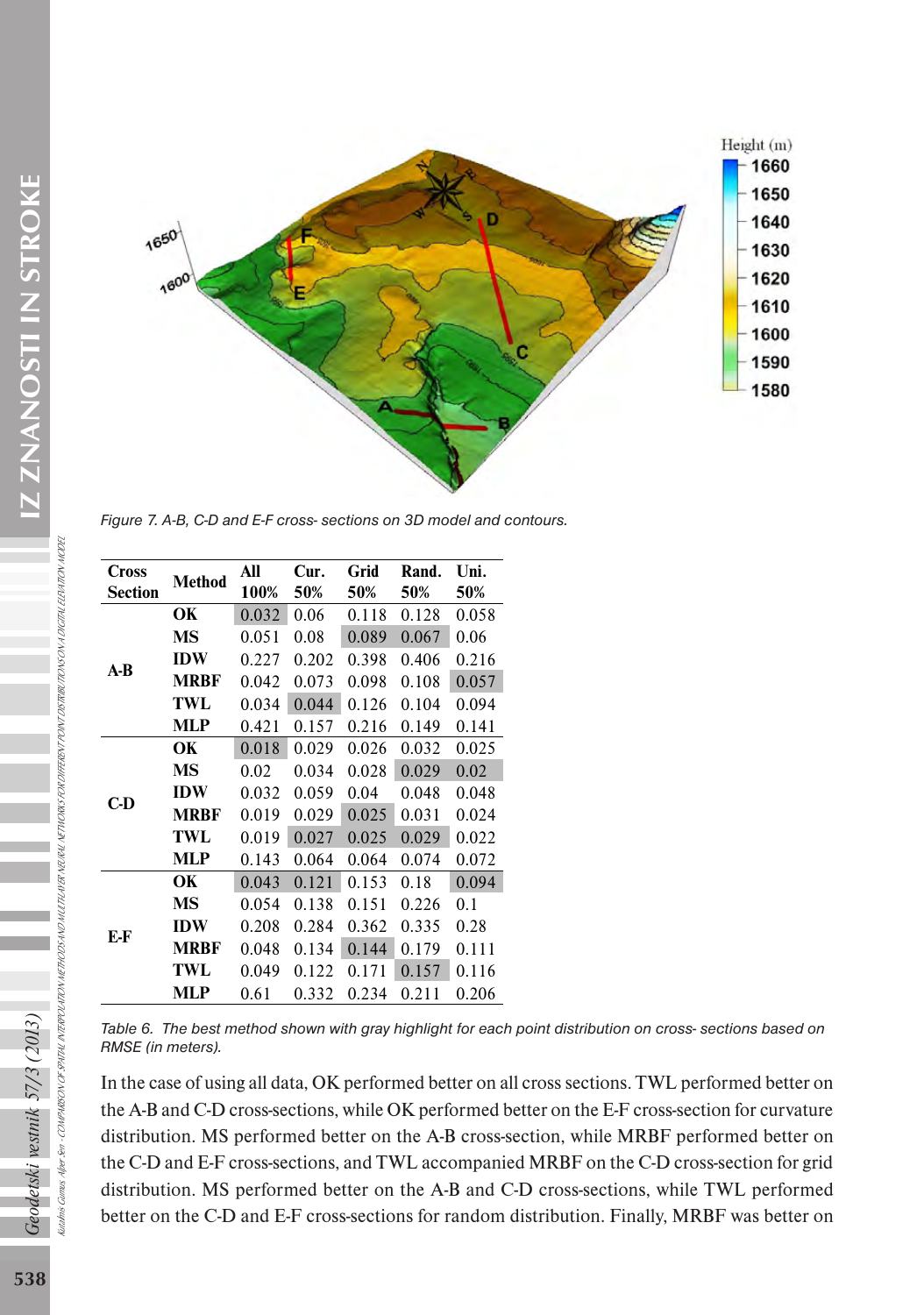the A-B cross-section; MS was better on the C-D cross-sections and OK was better on the E-F cross-sections for uniform distribution. As a result of this, OK and TWL were superior for three different cross-sections. IDW results were poor especially on the A-B cross-sections and MLP results decreased performance again in the case of using all data.



*Figure 8. Graphics of performances for A-B, C-D and E-F cross-sections respectively.*

The cross-sections are presented for all data (100%) processing in Figures 9, 10 and 11. Some specific parts are viewed by close-ups. The results of OK, TWL, MS and MRBF were almost the same on the cross-sections. However, IDW sometimes moved away from the other curves on slightly changed slopes. Since using all data (100%) for the training of MLP decreased the effect of specific data (representative) that represents the characteristics of the dataset; its prediction was weaker than the other methods and it deleted surface details and provided a smooth curve. The TWL resulting surface was not smooth and the curve consisted of line segments.

СP

detski vestnik 57/3

Kutalmis Gumus, Alper Sen - COMPARISON OF SPATIAL INTERPOLATION METHODS AND MULTI-LAYER NETWORKS FOR DIFFERENT PONT DISTRIBUTIONS ON A DIGITAL ELEVATION NODEL

laahais Qamas, Aleer See + COMPARISON OFSPATIAL NTERPOLATION METHOLES NE MAXIFAN NETWORKS FOR ORFERENT POINT OSTRIRI TRONGOTAL ELEVA TAO MODEL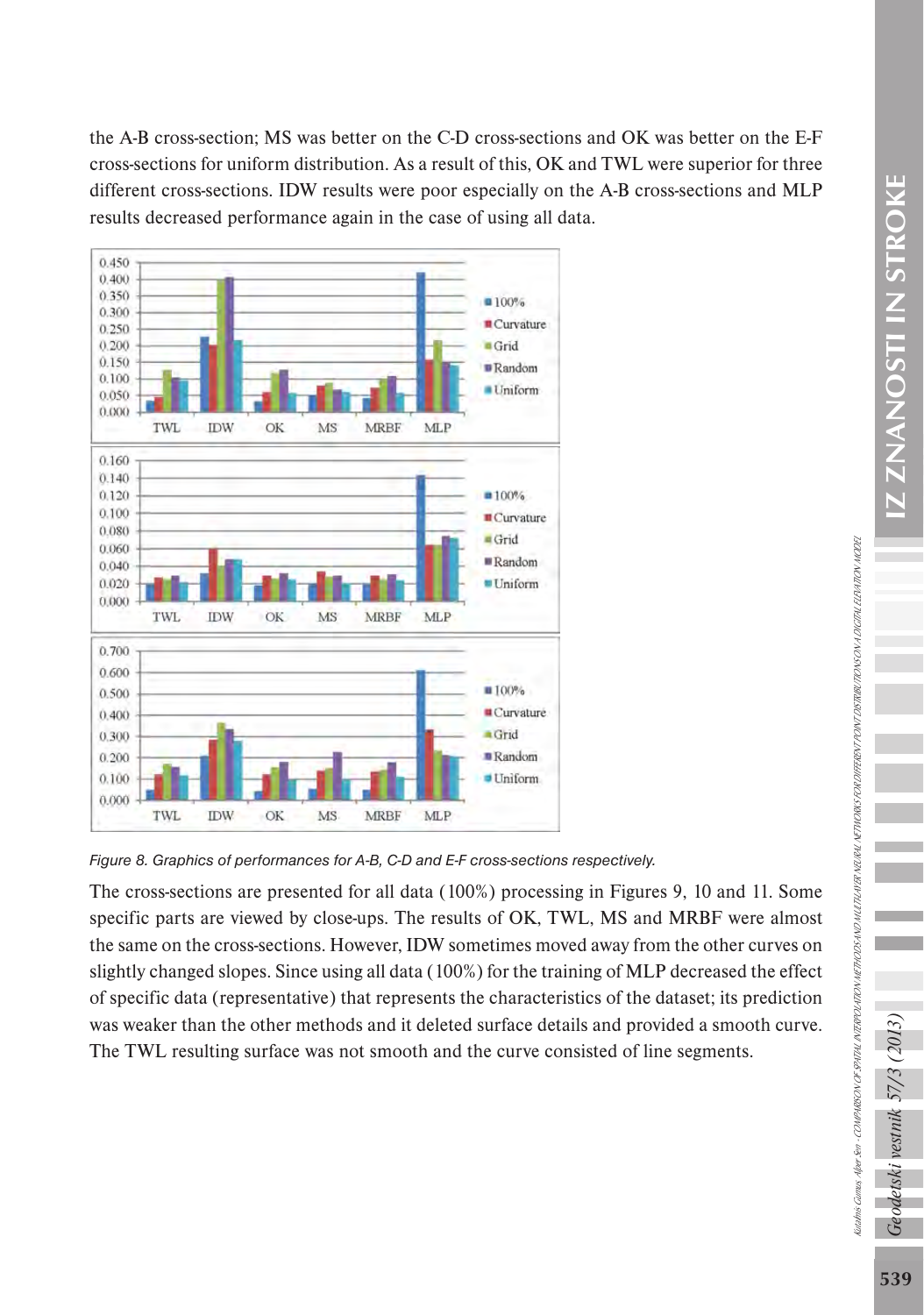

*Figure 9. The views of the specific parts of A-B cross- section obtained different interpolation methods (TWL, IDW, OK, MS, MRBF, respectively) and ANN (MLP).*



*Figure 10. The views of the specific parts of C-D cross- section obtained different interpolation methods (TWL, IDW, OK, MS, MRBF, respectively) and ANN (MLP).*



*Figure 11. The views of the specific parts of E-F cross- section obtained different interpolation methods (TWL, IDW, OK, MS, MRBF, respectively) and ANN (MLP).*

Geodetski vestnik 57/3 (2013)

Kutalmis Gumus, Alper Sen -

COMPARISON OF SPATIAL INTERPOLATION METHODS AND MULTI-LAYER NEURAL NETWORKS FOR DIFFERENT POINT DISTRIBUTIONS ON A DIGITAL ELEVATION MODEL

laadais Gamas Aper Ser - COMPARSON OF SPATAL INTERPOLATION METTHOUS AR NEVAL NETWORK FOR DIFFERENT PONT DISTRIKT TOCTAL ELEM TON MODEL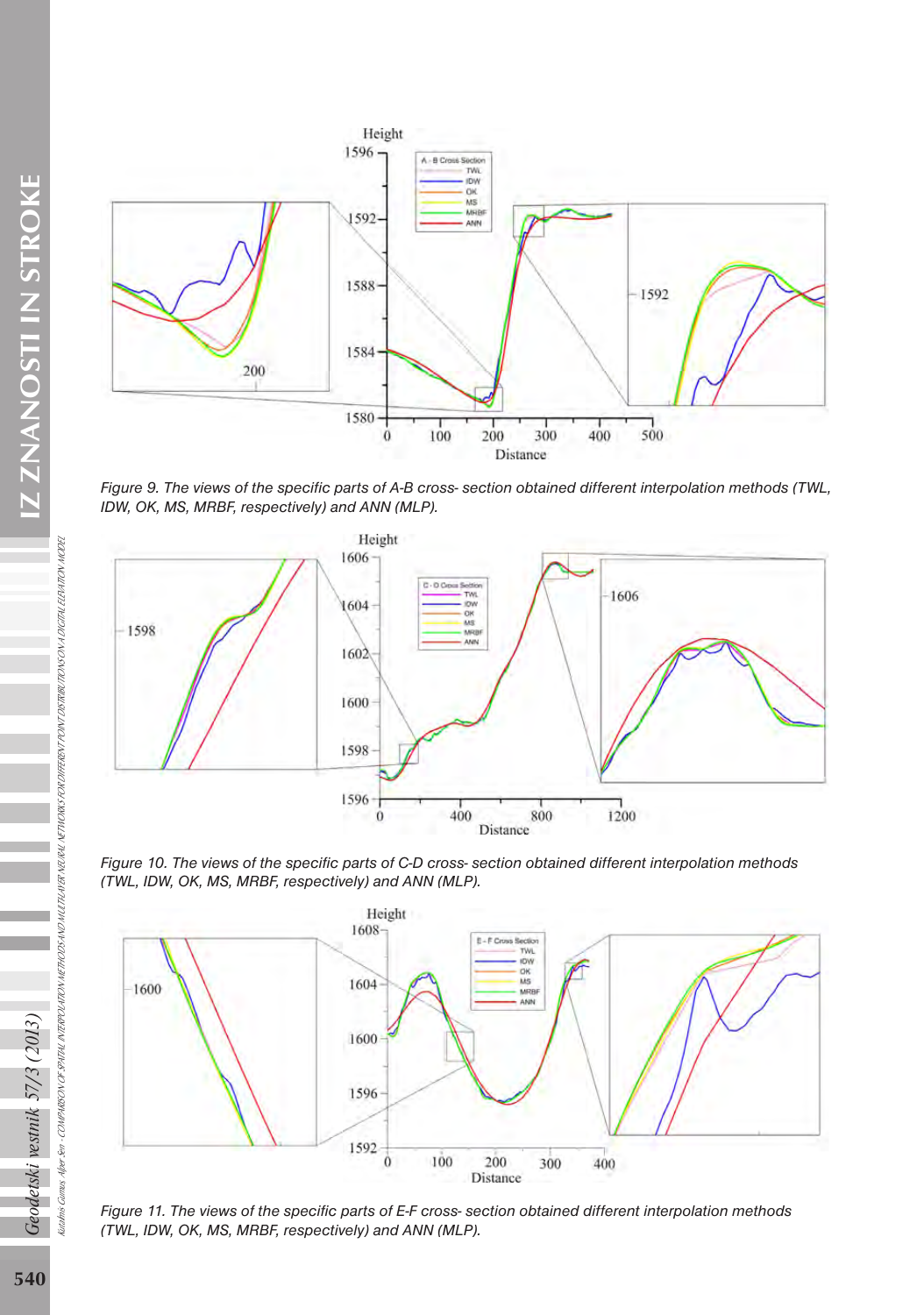## 8 CONCLUSIONS

In this study, the authors determined the accuracy of interpolation methods and an artificial neural network in predicting the height of different point distributions on a Digital Elevation Model (DEM). This study also aims to quantify the effects of topographic variability and sampling density. Errors of different interpolations and ANN prediction were evaluated for different point distributions and three different cross-sections on the characteristic parts of the surface were selected and analyzed. Generally, OK, MS, MRBF and TWL gave promising results based on RMSE and were more effective in terms of reflecting the characteristics of the surface. Although MLP simplified the contours, it was a satisfactory predictor for curvature, grid, random and uniform distributions. An advantage of ANN is that the guiding variables are not necessarily assumed to be linearly related with the data being interpolated, and combinative effects are taken into account. However, ANN is a non-deterministic method and it requires so many experiments. The best interpolation performances are MS in the case of using all points, grid and random distributions; MRBF for curvature distribution, and IDW for uniform distribution. Since the RMSE is a statistical value, it could not give enough information about the characteristic parts of topography (e.g. ridges, valleys, peaks, pits etc.). Therefore, the crosssections on the characteristic parts were visualized and evaluated. However, it would be useful to prove the tested interpolation methods by means of geovisual methods. In the analysis of different cross-sections on the characteristic parts of the surface, OK and TWL were superior for three different cross-sections. In the future, DEMs for topographically different terrains (e.g. flat, hilly and mountainous) will be evaluated with several training functions of MLP.

### ACKNOWLEDGEMENTS

The authors would like to thank the referees for their careful review and Assoc. Prof. Dr. Turkay Gokgoz, Yildiz Technical University, Geomatic Engineering Dep., for the valuable comments.

### Literature and reference:

ArcGIS 10 Help: <http://help.arcgis.com/en/arcgisdesktop/10.0/help>.

Attorre, F., Alfo, M., Sanctis, M. D., Francesconi, F., Bruno, F. (2007). Comparison of interpolation methods for mapping climatic and bioclimatic variables at regional scale. International Journal of Climatology, 27 (13), 1825-1843, (ISSN)1097-0088doi:10.1002/joc.

Azpurua, M,. Ramos, K.D. (2010). A comparison of spatial interpolation methods for estimation of average electromagnetic field magnitude. Progress In Electromagnetics Research M, Vol. 14, 135-145.

Basso, K., Zingano, P. R. Á., Freitas, C. M. D. S. (1999). Interpolation of scattered data: investigating alternatives for the modified shepard method. In: Proceedings Of Sibgrapi 99. - Xii Brazilian Symposium On Computer Graphics And Image Processing, 39-47.

Beale, E.M.L., (1972). A derivation of conjugate gradients. in F.A. Lootsma, Ed. Numerical methods for nonlinear optimization. London:Academic Press.

Chaplot, V., Darboux, F., Bourennane, H., Leguédois, S., Silvera, N., Phachomphon, K. (2006). Accuracy of interpolation techniques for the derivation of digital elevation models in relation to landform types and data density. Geomorphology, 77(1-2), 126–141. doi:10.1016/j.geomorph.2005.12.010.

De, S.S., Chattopadhyay, G., Debnath, A. (2009). Artificial Neural Network – a Tool for Prediction of Monsoon Rainfall over North and South Assam in India. Bulg. J. Phys. 36, 55–67.

odetski vestnik 57/3 (

Kutalmis Gumus, Alper Sen - COMPARISON OF SPATIAL INTERPOLATION METHODS AND MULTI-LAYER NETWORKS FOR DIFFERENT PONT DISTRIBUTIONS ON A DIGITAL ELEVATION NODEL

iadnis Gunus, Aleer Sen - COMPHISON OF SPATHL NTBROLATON METHODS AND MUTTLAVER NA NETWORKS OR DIFFERENT PONT DISTRIBUT TONS ON A DETEN ELEATION .

**WODE**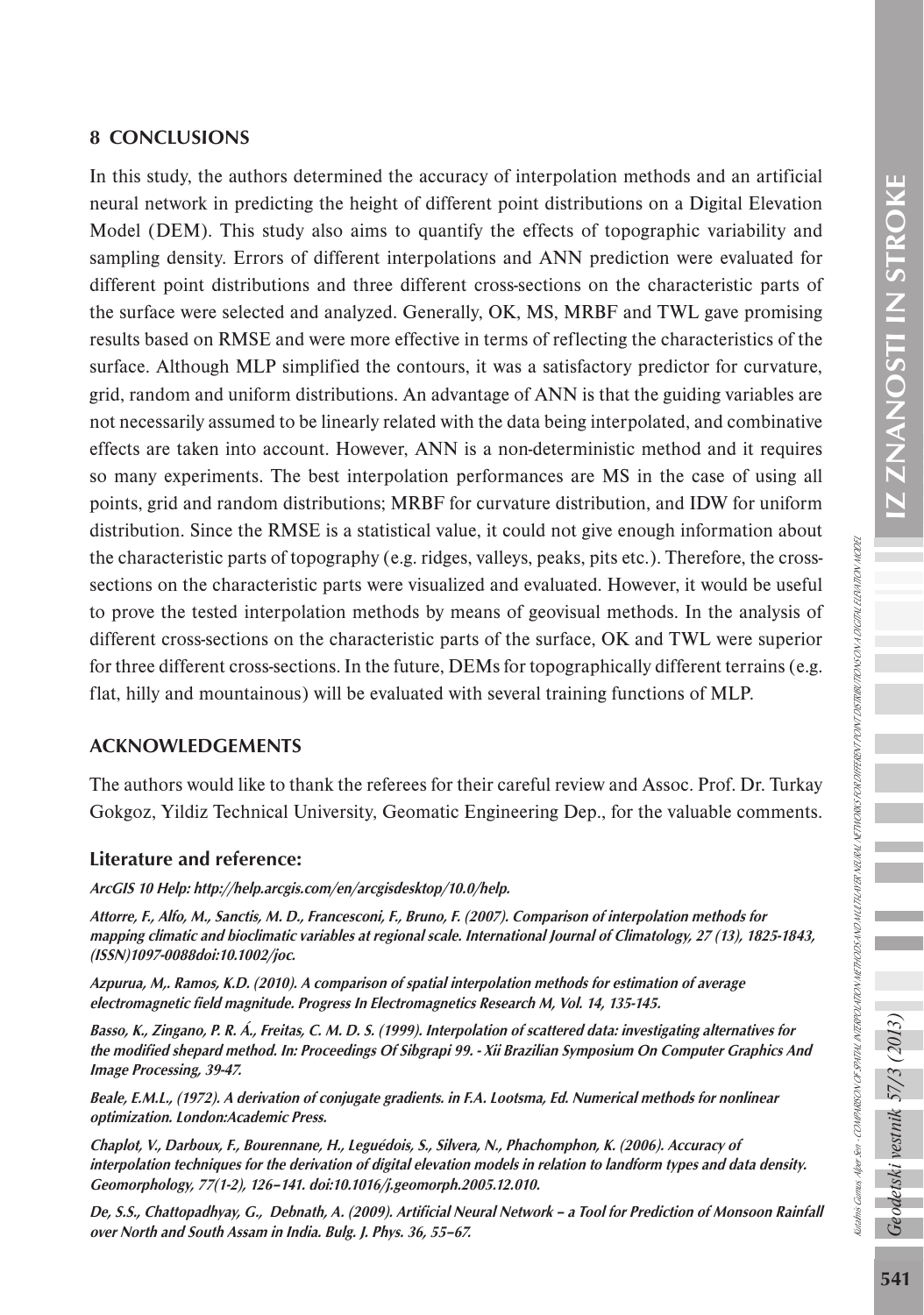Deligiorgi, D., Philippopoulos K. (2011). Spatial Interpolation Methodologies in Urban Air Pollution Modeling: Application for the Greater Area of Metropolitan Athens, Greece. Advanced Air Pollution, Farhad Nejadkoorki (Ed.), ISBN: 978-953-307-511-2, InTech, DOI: 10.5772/17734.

Dressler, M. (2009). Art of Surface Interpolation, e-book, <http://m.dressler.sweb.cz/AOSIM.pdf>.

Erxleben, J., Elder, K., Davis, R. (2002). Comparison of spatial interpolation methods for estimating snow distribution in the Colorado Rocky Mountains. Hydrol. Processes, 3649(August), 3627–3649. doi:10.1002/hyp.1239.

Franke, R., Nielson, G. (1980). Smooth Interpolation of Large Sets of Scattered Data. International Journal for Numerical Methods in Engineering, v. 15, 1980, 1691-1704.

Gesch, D.B.(2007). The National Elevation Dataset. Digital Elevation Model Technologies and Applications: The DEM Users Manual, Maune, D. (ed.), 2nd Edition, American Society for Photogrammetry and Remote Sensing, Bethesda, Maryland, 99-118.

Guo, Q., Li, W., Yu, H., Alvarez, O. (2010). Effects of Topographic Variability and Lidar Sampling Density on Several DEM Interpolation Methods. Photogrammetric Engineering & Remote Sensing, Vol. 76, No. 6, 1–12.

Hardy, R.L. (1990). Theory and Applications of the Multiquadric-biharmonic Method. Computers Math. With Applic, v 19, no. 8/9, 163-208.

Hu, P., Liu, X., Hu, H. (2009). Accuracy Assessment of Digital Elevation Models based on Approximation Theory. Photogrammetric Engineering and Remote Sensing, Vol. 75, No.1, 49-56.

Jenson, S. K. and Domingue, J. O. (1988). Extracting topographic structure from digital elevation data for geographic information system analysis, Photogramm. Eng. Rem. S., 54, 1593–1600.

Han, J., Kamber, M., Pei, J. (2012). Data mining Concepts and Techniques, Elsevier Inc. Third Edition..

Kreveld, M. (2000). Digital Elevation Models and TIN Algorithms. Chap. 3 of Algorithmic Foundations of Geographic Information Systems, Kreveld, M., Nievergelt, J., Roos, T., Widmayer, P. (eds.), Springer, 40-41.

Lam, N.S.N. (1983). Spatial Interpolation Methods: A Review. The American Cartographer, Vol. 10, No. 2, 129-149.

Moller, M.F. (1993). A scaled conjugate gradient algorithm for fast supervised learning. Neural Networks, Vol. 6, 525–533.

More, J.J. (1978), The Levenberg-Marquardt algorithm: Implementation and theory. Numerical Analysis, Lecture notes in Math., No. 630, Springer, Berlin 1978.

Myers, D. E., (1994). Spatial interpolation: An overview. Geoderma, 62, 17–28.

Osborn, K., List, J., Gesch, D.B., Crowe, J., Merrill, G., Constance, E., Mauck, J., Lund, C., Caruso, V., Kosovich, J. (2001). National Digital Elevation Program (NDEP). Chap. 4 of Digital elevation model technologies and applications the DEM users manual, Maune, D. (ed.), American Society for Photogrammetry and Remote Sensing, Bethesda, Maryland, 83-120. (Also available online at [http://topotools.cr.usgs.gov/pdfs/osb\\_eros-pub-bkc\\_asprs.2001.pdf](http://topotools.cr.usgs.gov/pdfs/osb_eros-pub-bkc_asprs.2001.pdf).)

Ratle, F., Pozdnoukhov, A., Demyanov, V., Timonin, V., Savelieva E. (2008). Spatial Data Analysis and Mapping Using Machine Learning Algorithms. Advanced Mapping of Enviromental Data Geostatistics, Machine Learning and Bayesian Maximum Entropy, Mikhail Kanevski (ed.), ISTE ,Wiley.

Riedmiller, M., Braun, H. (1993). A Direct Adaptive Method for Faster Backpropagation Learning: The RPROP Algorithm. Proceedings of the IEEE International Conference on Neural Networks (ICNN), San Francisco. 586 – 591.

Rigol, J.P., Jarvis C.H., Stuart, N. (2001). Artificial neural networks as a tool for spatial interpolation. Int. Journal of Geographical Information Science, Volume 15, Issue 4, 323-343.

Scales, L.E. (1985). Introduction to Non-Linear Optimization, New York, Springer-Verlag.

Sen, A., Gumusay, M. U., Kavas A., Bulucu U. (2008). Programming an Artificial Neural Network Tool for Spatial Interpolation in GIS - A Case Study for Indoor Radio Wave Propagation of WLAN. Sensors (8), 5996–6014. doi:10.3390/s8095996.

Shepard, D. (1968). A Two Dimensional Interpolation Function for Irregularly Spaced Data. Proc. 23rd Nat. Conf. ACM, 517-523.

Shrivastava, G., Karmakar, S., Kowar, M.K., Guhathakurta, P. (2012). Application of Artificial Neural Networks in Weather Forecasting:A Comprehensive Literature Review. International Journal of Computer Applications, Vol. 51, No. 18, Foundation of Computer Science, New York, NY, USA, 17-29.

Kutalmis Gumus, Alper Sen -

COMPARISON OF SPATIAL INTERPOLATION METHODS AND MULTI-LAYER NEURAL NETWORKS FOR DIFFERENT POINT DISTRIBUTIONS ON A DIGITAL ELEVATION MODEL

SPATHL INTERPOLATION NETHODS ANO MULTILANER NEURAL NETWORKS FOR DIFFERENT POINT DISTRIBUTIONS ON A DISTITUL BENATION NODBE